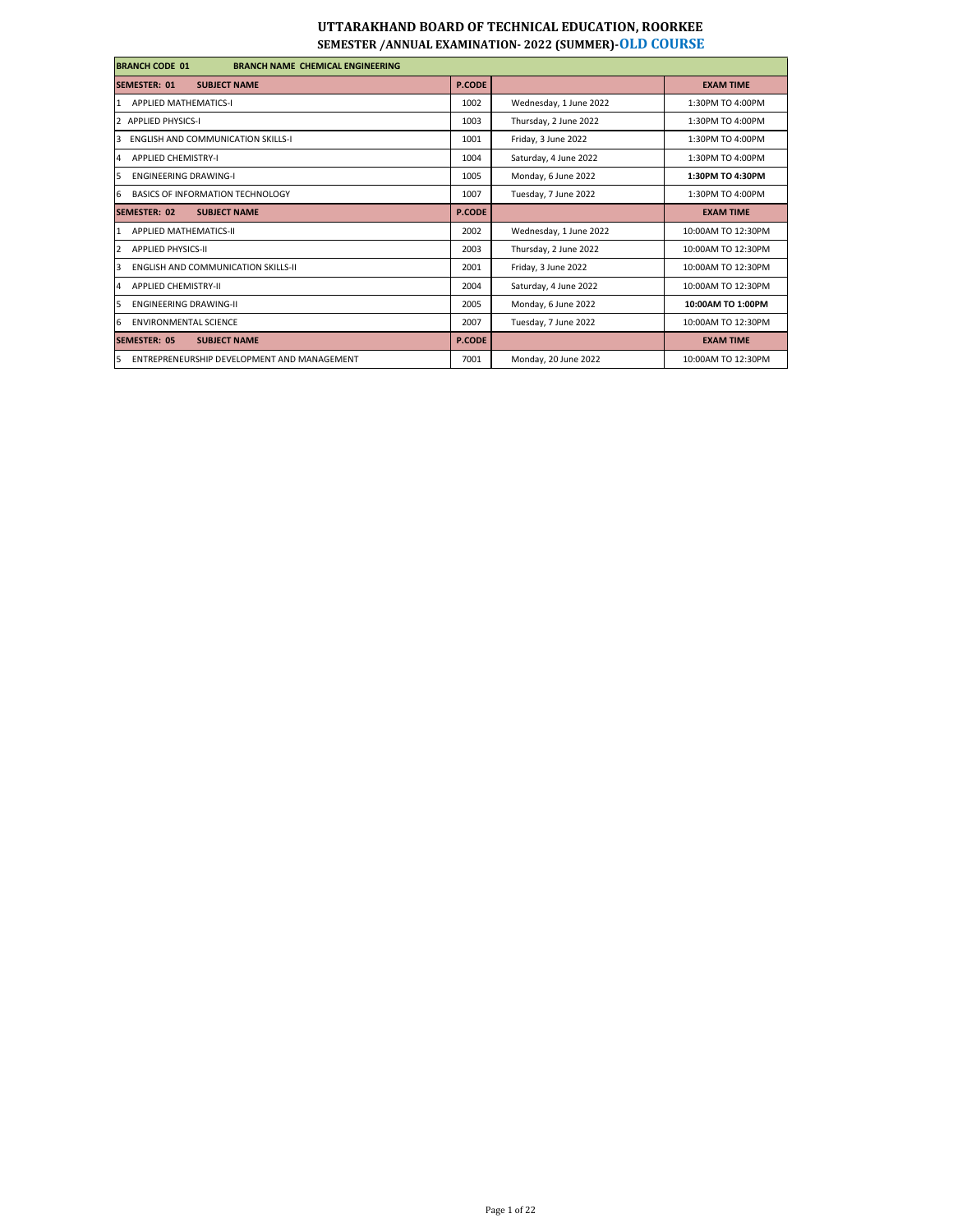| <b>BRANCH CODE 02</b><br><b>BRANCH NAME CIVIL ENGINEERING</b>                  |               |                         |                    |  |
|--------------------------------------------------------------------------------|---------------|-------------------------|--------------------|--|
| <b>SEMESTER: 01</b><br><b>SUBJECT NAME</b>                                     | <b>P.CODE</b> |                         | <b>EXAM TIME</b>   |  |
| 1 APPLIED MATHEMATICS-I                                                        | 1002          | Wednesday, 1 June 2022  | 1:30PM TO 4:00PM   |  |
| 2 APPLIED PHYSICS-I                                                            | 1003          | Thursday, 2 June 2022   | 1:30PM TO 4:00PM   |  |
| 3 ENGLISH AND COMMUNICATION SKILLS-I                                           | 1001          | Friday, 3 June 2022     | 1:30PM TO 4:00PM   |  |
| <b>APPLIED CHEMISTRY-I</b><br>4                                                | 1004          | Saturday, 4 June 2022   | 1:30PM TO 4:00PM   |  |
| 5 ENGINEERING DRAWING-I                                                        | 1005          | Monday, 6 June 2022     | 1:30PM TO 4:30PM   |  |
| BASICS OF INFORMATION TECHNOLOGY<br>6.                                         | 1007          | Tuesday, 7 June 2022    | 1:30PM TO 4:00PM   |  |
| SEMESTER: 02<br><b>SUBJECT NAME</b>                                            | <b>P.CODE</b> |                         | <b>EXAM TIME</b>   |  |
| APPLIED MATHEMATICS-II<br>$\mathbf{1}$                                         | 2002          | Wednesday, 1 June 2022  | 10:00AM TO 12:30PM |  |
| <b>APPLIED PHYSICS-II</b><br>$\mathcal{P}$                                     | 2003          | Thursday, 2 June 2022   | 10:00AM TO 12:30PM |  |
| 3<br>ENGLISH AND COMMUNICATION SKILLS-II                                       | 2001          | Friday, 3 June 2022     | 10:00AM TO 12:30PM |  |
| <b>APPLIED CHEMISTRY-II</b><br>4                                               | 2004          | Saturday, 4 June 2022   | 10:00AM TO 12:30PM |  |
| 5<br><b>ENGINEERING DRAWING-II</b>                                             | 2005          | Monday, 6 June 2022     | 10:00AM TO 1:00PM  |  |
| <b>ENVIRONMENTAL SCIENCE</b><br>6                                              | 2007          | Tuesday, 7 June 2022    | 10:00AM TO 12:30PM |  |
| <b>SEMESTER: 03</b><br><b>SUBJECT NAME</b>                                     | P.CODE        |                         | <b>EXAM TIME</b>   |  |
| 1 FLUID MECHANICS                                                              | 3007          | Wednesday, 8 June 2022  | 1:30PM TO 4:00PM   |  |
| <b>APPLIED MECHANICS</b><br>$\overline{2}$                                     | 3008          | Thursday, 9 June 2022   | 1:30PM TO 4:00PM   |  |
| 3<br>SURVEYING-I                                                               | 3009          | Friday, 10 June 2022    | 1:30PM TO 4:00PM   |  |
| <b>CONSRUCTION MATERIALS</b><br>4                                              | 3010          | Saturday, 11 June 2022  | 1:30PM TO 4:00PM   |  |
| 5<br><b>BUILDING CONSTRUCTION</b>                                              | 3011          | Monday, 13 June 2022    | 1:30PM TO 4:00PM   |  |
| <b>BUILDING DRAWING</b><br>6                                                   | 3012          | Tuesday, 14 June 2022   | 1:30PM TO 4:30PM   |  |
| $\overline{7}$<br>ELECTRICAI & MECHANICAL ENGINEERING SYSTEMS                  | 3013          | Wednesday, 15 June 2022 | 1:30PM TO 4:00PM   |  |
| <b>SEMESTER: 04</b><br><b>SUBJECT NAME</b>                                     | <b>P.CODE</b> |                         | <b>EXAM TIME</b>   |  |
| 1 CONCRETE TECHNOLOGY                                                          | 4007          | Wednesday, 8 June 2022  | 10:00AM TO 12:30PM |  |
| SOIL & FOUNDATION ENGINEERING<br>$\overline{2}$                                | 4008          | Thursday, 9 June 2022   | 10:00AM TO 12:30PM |  |
| 3<br>WATER SUPPLY & WASTE WATER ENGINEERING                                    | 4009          | Friday, 10 June 2022    | 10:00AM TO 12:30PM |  |
| <b>IRRIGATION ENGINEERING</b><br>4                                             | 4010          | Saturday, 11 June 2022  | 10:00AM TO 12:30PM |  |
| 5<br>SURVEYING-II                                                              | 4011          | Monday, 13 June 2022    | 10:00AM TO 12:30PM |  |
| STRUCTURAL MECHANICS<br>6                                                      | 4012          | Tuesday, 14 June 2022   | 10:00AM TO 12:30PM |  |
| PHE & IRRIGATION ENGINEERING DRAWING                                           | 4013          | Wednesday, 15 June 2022 | 10:00AM TO 1:00PM  |  |
| <b>SEMESTER: 05</b><br><b>SUBJECT NAME</b>                                     | <b>P.CODE</b> |                         | <b>EXAM TIME</b>   |  |
| REINFORCED CONCRETE DESIGN<br>$\mathbf{1}$                                     | 5008          | Thursday, 16 June 2022  | 1:30PM TO 4:30PM   |  |
| HIGHWAY & AIRPORT ENGINEERING<br>2                                             | 5009          | Friday, 17 June 2022    | 1:30PM TO 4:00PM   |  |
| 3<br>RAILWAYS, BRIDGES & TUNNELS                                               | 5010          | Saturday, 18 June 2022  | 1:30PM TO 4:00PM   |  |
| <b>QUANTITY SURVEYING &amp; VALUATION</b><br>4                                 | 5011          | Monday, 20 June 2022    | 1:30PM TO 4:00PM   |  |
| REPAIR & MAINTENANCE OF BUILDINGS<br>5                                         | 5012          | Wednesday, 22 June 2022 | 1:30PM TO 4:00PM   |  |
| <b>SEMESTER: 06</b><br><b>SUBJECT NAME</b>                                     | <b>P.CODE</b> |                         | <b>EXAM TIME</b>   |  |
| $\mathbf{1}$<br>STEEL STRUCTURE DESIGN                                         | 6008          | Thursday, 16 June 2022  | 10:00AM TO 1:00PM  |  |
|                                                                                |               | Friday, 17 June 2022    | 10:00AM TO 12:30PM |  |
| EARTHQUAKE RESISTANT BUILDING CONSTRUCTION                                     | 6009          |                         |                    |  |
| $\overline{2}$<br>CONSTRUCTION MANAGEMENT AND ACCOUNTS & ENTREPRENEURSHIP<br>3 | 6010          | Saturday, 18 June 2022  | 10:00AM TO 12:30PM |  |
| ADVANCED CONSTRUCTION TECHNOLOGY                                               | 6011          | Monday, 20 June 2022    | 10:00AM TO 12:30PM |  |
| 4<br>5<br>ENVIRONMENTAL POLLUTION CONTROL                                      | 6012          | Tuesday, 21 June 2022   | 10:00AM TO 12:30PM |  |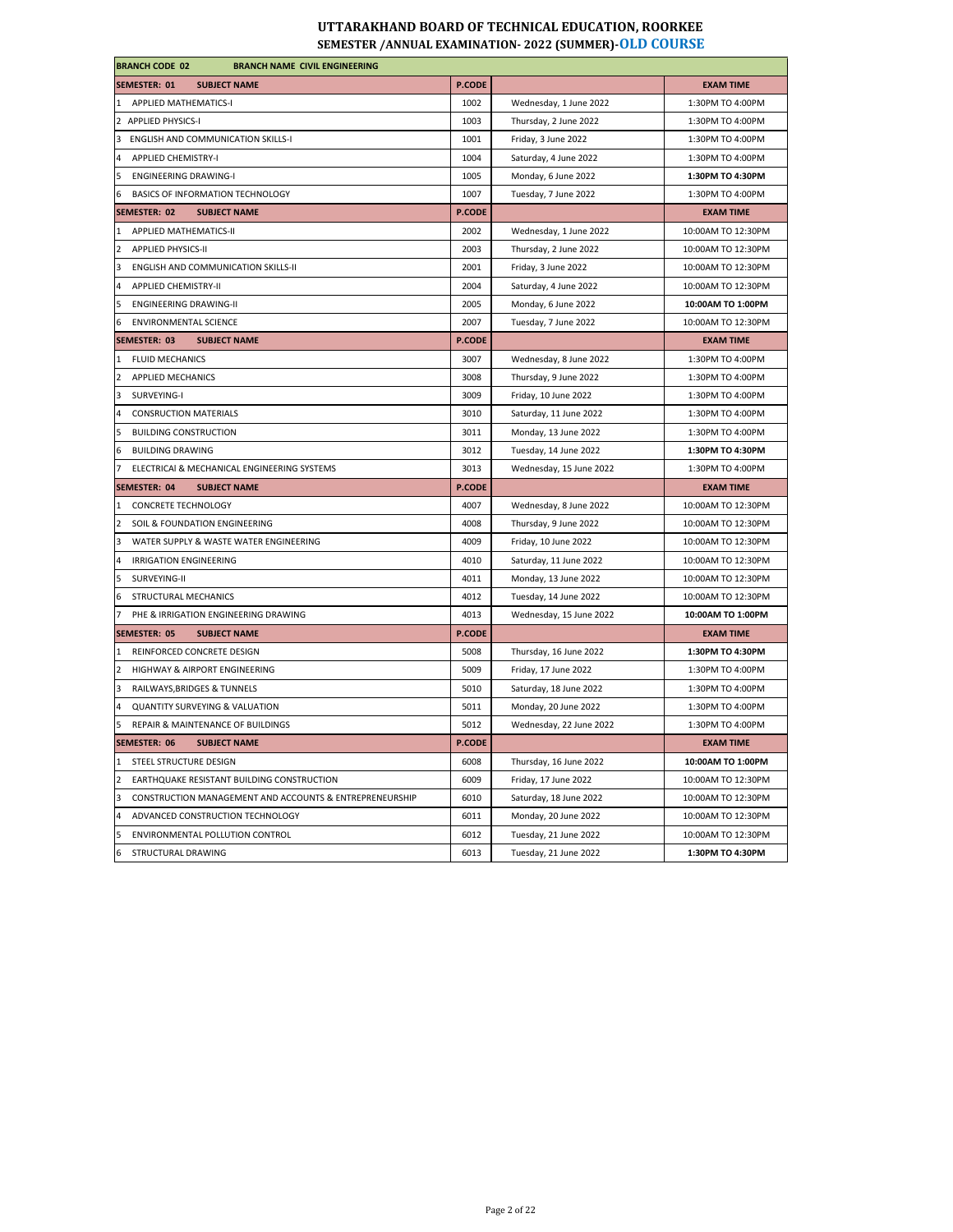| <b>BRANCH CODE 05</b><br><b>BRANCH NAME COMPUTER SCIENCE &amp; ENGINEERING</b> |               |                         |                    |  |
|--------------------------------------------------------------------------------|---------------|-------------------------|--------------------|--|
| <b>SEMESTER: 01</b><br><b>SUBJECT NAME</b>                                     | <b>P.CODE</b> |                         | <b>EXAM TIME</b>   |  |
| 1 APPLIED MATHEMATICS-I                                                        | 1002          | Wednesday, 1 June 2022  | 1:30PM TO 4:00PM   |  |
| 2 APPLIED PHYSICS-I                                                            | 1003          | Thursday, 2 June 2022   | 1:30PM TO 4:00PM   |  |
| 3<br><b>ENGLISH AND COMMUNICATION SKILLS-I</b>                                 | 1001          | Friday, 3 June 2022     | 1:30PM TO 4:00PM   |  |
| $\overline{4}$<br><b>APPLIED CHEMISTRY-I</b>                                   | 1004          | Saturday, 4 June 2022   | 1:30PM TO 4:00PM   |  |
| 5<br><b>ENGINEERING DRAWING-I</b>                                              | 1006          | Monday, 6 June 2022     | 1:30PM TO 4:30PM   |  |
| 6<br>BASICS OF INFORMATION TECHNOLOGY                                          | 1007          | Tuesday, 7 June 2022    | 1:30PM TO 4:00PM   |  |
| <b>SEMESTER: 02</b><br><b>SUBJECT NAME</b>                                     | <b>P.CODE</b> |                         | <b>EXAM TIME</b>   |  |
| APPLIED MATHEMATICS-II<br>$\mathbf{1}$                                         | 2002          | Wednesday, 1 June 2022  | 10:00AM TO 12:30PM |  |
| $\overline{2}$<br><b>APPLIED PHYSICS-II</b>                                    | 2003          | Thursday, 2 June 2022   | 10:00AM TO 12:30PM |  |
| 3<br><b>ENGLISH AND COMMUNICATION SKILLS-II</b>                                | 2001          | Friday, 3 June 2022     | 10:00AM TO 12:30PM |  |
| $\overline{4}$<br><b>APPLIED CHEMISTRY-II</b>                                  | 2004          | Saturday, 4 June 2022   | 10:00AM TO 12:30PM |  |
| 5<br><b>ENGINEERING DRAWING-II</b>                                             | 2006          | Monday, 6 June 2022     | 10:00AM TO 1:00PM  |  |
| 6<br><b>ENVIRONMENTAL SCIENCE</b>                                              | 2007          | Tuesday, 7 June 2022    | 10:00AM TO 12:30PM |  |
| <b>SEMESTER: 03</b><br><b>SUBJECT NAME</b>                                     | <b>P.CODE</b> |                         | <b>EXAM TIME</b>   |  |
| PROGRAMMING IN C<br>1                                                          | 3014          | Wednesday, 8 June 2022  | 1:30PM TO 4:00PM   |  |
| $\overline{3}$<br><b>OBJECT ORIENTED CONCEPTS</b>                              | 3016          | Thursday, 9 June 2022   | 1:30PM TO 4:00PM   |  |
| 5<br>DIGITAL DATA COMMUNICATION                                                | 3018          | Friday, 10 June 2022    | 1:30PM TO 4:00PM   |  |
| 6<br><b>OPERATING SYSTEMS</b>                                                  | 3019          | Saturday, 11 June 2022  | 1:30PM TO 4:00PM   |  |
| <b>SEMESTER: 04</b><br><b>SUBJECT NAME</b>                                     | <b>P.CODE</b> |                         | <b>EXAM TIME</b>   |  |
| COMPUTER ORGANIZATION AND ARCHITECTURE<br>3                                    | 4016          | Wednesday, 8 June 2022  | 10:00AM TO 12:30PM |  |
| $\mathbf{1}$<br>DATA STRUCTURE USING C                                         | 4014          | Wednesday, 15 June 2022 | 10:00AM TO 12:30PM |  |
| <b>SEMESTER: 05</b><br><b>SUBJECT NAME</b>                                     | <b>P.CODE</b> |                         | <b>EXAM TIME</b>   |  |
| 6<br>SOFTWARE QUALITY AND TESTING                                              | 5020          | Monday, 13 June 2022    | 1:30PM TO 4:00PM   |  |
| 5<br><b>MICROPROCESSOR</b>                                                     | 5021          | Tuesday, 14 June 2022   | 1:30PM TO 4:00PM   |  |
| <b>SEMESTER: 06</b><br><b>SUBJECT NAME</b>                                     | <b>P.CODE</b> |                         | <b>EXAM TIME</b>   |  |
| $\mathbf{1}$<br>OBJECT ORIENTED PROGRAMMING USING JAVA                         | 6016          | Thursday, 9 June 2022   | 10:00AM TO 12:30PM |  |
| $\overline{2}$<br><b>COMPUTER GRAPHICS</b>                                     | 6017          | Friday, 10 June 2022    | 10:00AM TO 12:30PM |  |
| 3<br>DATA WAREHOUSE AND MINING                                                 | 6018          | Saturday, 11 June 2022  | 10:00AM TO 12:30PM |  |
| OPEN SOURCE TECHNOLOGY<br>$\overline{a}$                                       | 6019          | Monday, 13 June 2022    | 10:00AM TO 12:30PM |  |
| 5<br>ENTREPRENEURSHIP DEVELOPMENT AND MANAGEMENT                               | 7001          | Monday, 20 June 2022    | 10:00AM TO 12:30PM |  |
| 6<br>MOBILE COMPUTING                                                          | 6020          | Tuesday, 14 June 2022   | 10:00AM TO 12:30PM |  |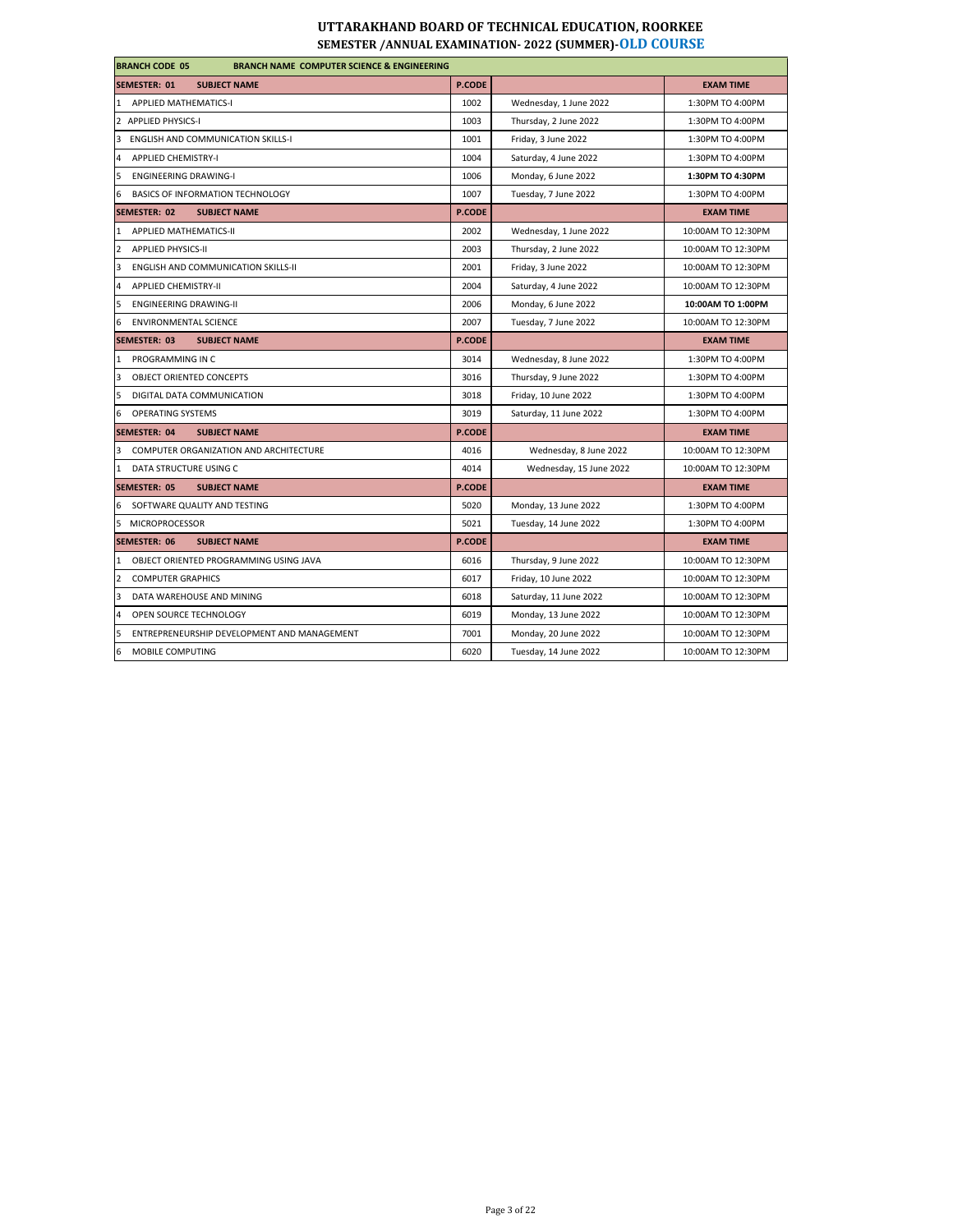| <b>BRANCH CODE 07</b><br><b>BRANCH NAME HOTEL MANAGEMENT &amp; CATERING TECHNOLOGY (ANNUAL SYSTEM)</b> |               |                         |                   |
|--------------------------------------------------------------------------------------------------------|---------------|-------------------------|-------------------|
| <b>YEAR: 01</b><br><b>SUBJECT NAME</b>                                                                 | P.CODE        |                         | <b>EXAM TIME</b>  |
| FOUNDATION COURSE IN FOOD PRODUCTION<br>$\mathbf{1}$                                                   | 151           | Wednesday, 1 June 2022  | 10:00AM TO 1:00PM |
| $\overline{2}$<br>FOUNDATION COURSE IN FOOD & BEVERAGE SERVICE                                         | 152           | Thursday, 2 June 2022   | 10:00AM TO 1:00PM |
| 3<br><b>COMMUNICATION SKILL</b>                                                                        | 153           | Friday, 3 June 2022     | 10:00AM TO 1:00PM |
| FOUNDATION COURSE IN FRONT OFFICE OPERATIONS<br>$\overline{4}$                                         | 154           | Saturday, 4 June 2022   | 10:00AM TO 1:00PM |
| 5<br>FOUNDATION COURSE IN ACCOMMODATION OPERATIONS                                                     | 155           | Monday, 6 June 2022     | 10:00AM TO 1:00PM |
| 6<br>BASIC NUTRITIONS & PRINCIPLES OF FOOD SCIENCE                                                     | 156           | Tuesday, 7 June 2022    | 10:00AM TO 1:00PM |
| $\overline{7}$<br>APPLICATION OF COMPUTERS                                                             | 157           | Wednesday, 8 June 2022  | 10:00AM TO 1:00PM |
| 8<br><b>BASIC ACCOUNTANCY</b>                                                                          | 158           | Thursday, 9 June 2022   | 10:00AM TO 1:00PM |
| 9<br>HOTEL ENGINEERING                                                                                 | 159           | Friday, 10 June 2022    | 10:00AM TO 1:00PM |
| <b>YEAR: 02</b><br><b>SUBJECT NAME</b>                                                                 | <b>P.CODE</b> |                         | <b>EXAM TIME</b>  |
| 1 FOOD PRODUCTION OPERATION                                                                            | 251           | Saturday, 11 June 2022  | 10:00AM TO 1:00PM |
| $\overline{2}$<br>FOOD & BEVERAGE OPERATION                                                            | 252           | Monday, 13 June 2022    | 10:00AM TO 1:00PM |
| 3<br><b>FRONT OFFICE OPERATION</b>                                                                     | 253           | Tuesday, 14 June 2022   | 10:00AM TO 1:00PM |
| 4<br>ACCOMODATION OPEARTION                                                                            | 254           | Wednesday, 15 June 2022 | 10:00AM TO 1:00PM |
| 5<br><b>FOOD &amp; BEVERAGE CONTROL</b>                                                                | 255           | Thursday, 16 June 2022  | 10:00AM TO 1:00PM |
| 6<br>HOTEL ACCONTANCY                                                                                  | 256           | Friday, 17 June 2022    | 10:00AM TO 1:00PM |
| $\overline{7}$<br>FOOD SAFETY & QUALITY                                                                | 257           | Saturday, 18 June 2022  | 10:00AM TO 1:00PM |
| 8<br>MANAGEMENT IN HOSPITALITY INDUSTRY                                                                | 258           | Monday, 20 June 2022    | 10:00AM TO 1:00PM |
| 9<br><b>COMMUNICATION SKILL IN ENGLISH</b>                                                             | 259           | Tuesday, 21 June 2022   | 10:00AM TO 1:00PM |
| HUMAN RESOURCE MANAGEMENT<br>10                                                                        | 260           | Wednesday, 22 June 2022 | 10:00AM TO 1:00PM |
| <b>YEAR: 03</b><br><b>SUBJECT NAME</b>                                                                 | <b>P.CODE</b> |                         | <b>EXAM TIME</b>  |
| $\mathbf{1}$<br>ADVANCE FOOD PRODUCTION OPERATION                                                      | 373           | Wednesday, 1 June 2022  | 1:30PM TO 4:30PM  |
| $\overline{2}$<br>ADVANCE FOOD & BEVERAGE OPERATION                                                    | 374           | Thursday, 2 June 2022   | 1:30PM TO 4:30PM  |
| $\overline{3}$<br>FRONT OFFICE MANAGEMENT                                                              | 375           | Friday, 3 June 2022     | 1:30PM TO 4:30PM  |
| 4<br>ACCOMODATION MANAGEMENT                                                                           | 376           | Saturday, 4 June 2022   | 1:30PM TO 4:30PM  |
| 5<br>FOOD & BEVERAGE MANAGEMENT                                                                        | 377           | Monday, 6 June 2022     | 1:30PM TO 4:30PM  |
| <b>FACILITY PLANNING</b><br>6                                                                          | 378           | Tuesday, 7 June 2022    | 1:30PM TO 4:30PM  |
| $\overline{7}$<br>FINANCIAL MANAGEMENT                                                                 | 379           | Wednesday, 8 June 2022  | 1:30PM TO 4:30PM  |
| 8<br>STRATEGIC MANAGEMENT                                                                              | 380           | Thursday, 9 June 2022   | 1:30PM TO 4:30PM  |
| 9<br><b>TOURISM MARKETING</b>                                                                          | 381           | Friday, 10 June 2022    | 1:30PM TO 4:30PM  |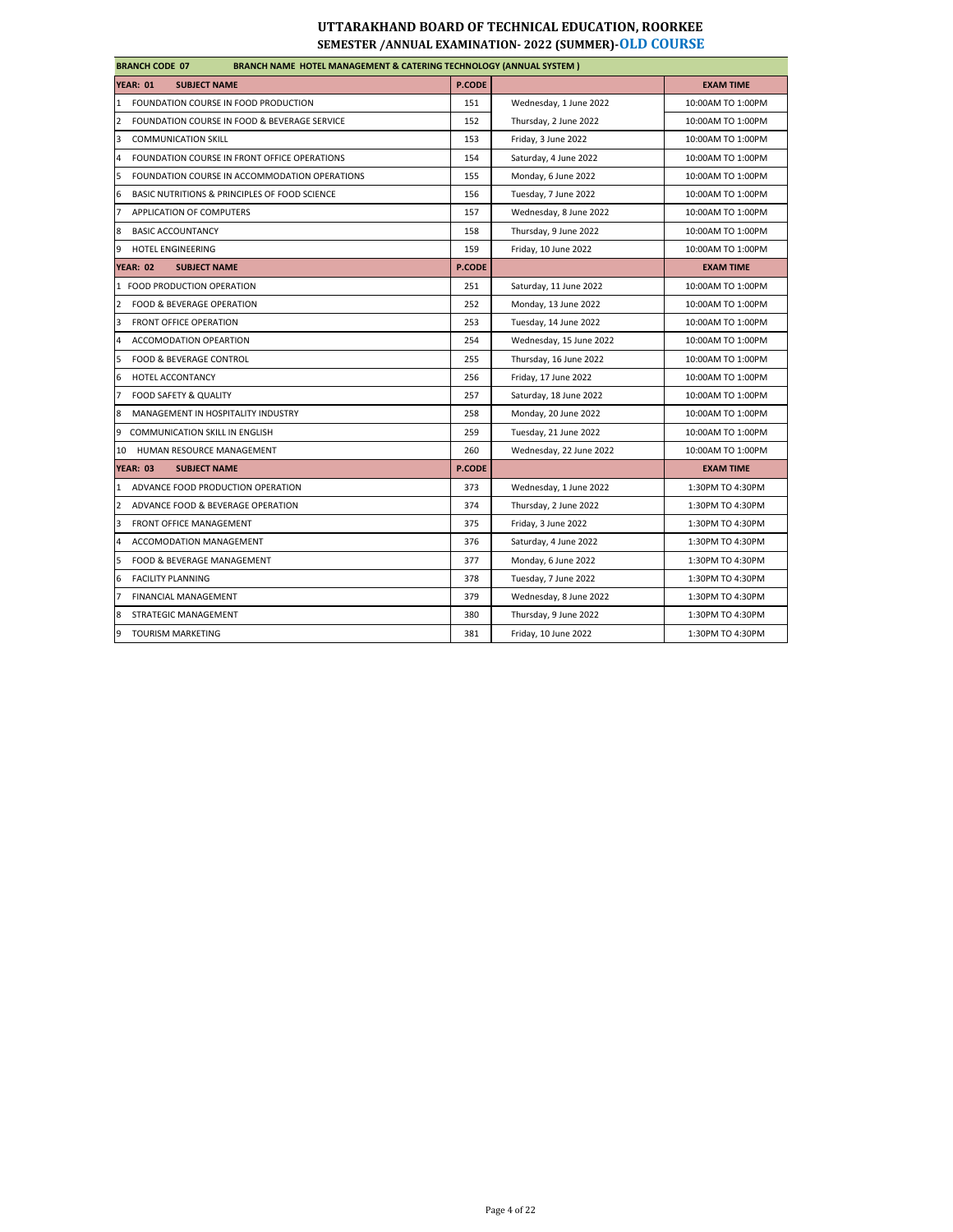| <b>BRANCH CODE 08</b><br><b>BRANCH NAME ELECTRICAL ENGINEERING</b> |               |                         |                    |  |
|--------------------------------------------------------------------|---------------|-------------------------|--------------------|--|
| <b>SEMESTER: 01</b><br><b>SUBJECT NAME</b>                         | P.CODE        |                         | <b>EXAM TIME</b>   |  |
| 1 APPLIED MATHEMATICS-I                                            | 1002          | Wednesday, 1 June 2022  | 1:30PM TO 4:00PM   |  |
| 2 APPLIED PHYSICS-I                                                | 1003          | Thursday, 2 June 2022   | 1:30PM TO 4:00PM   |  |
| 3<br><b>ENGLISH AND COMMUNICATION SKILLS-I</b>                     | 1001          | Friday, 3 June 2022     | 1:30PM TO 4:00PM   |  |
| <b>APPLIED CHEMISTRY-I</b>                                         | 1004          | Saturday, 4 June 2022   | 1:30PM TO 4:00PM   |  |
| 5<br><b>ENGINEERING DRAWING-I</b>                                  | 1006          | Monday, 6 June 2022     | 1:30PM TO 4:30PM   |  |
| <b>BASICS OF INFORMATION TECHNOLOGY</b><br>6                       | 1007          | Tuesday, 7 June 2022    | 1:30PM TO 4:00PM   |  |
| <b>SEMESTER: 02</b><br><b>SUBJECT NAME</b>                         | <b>P.CODE</b> |                         | <b>EXAM TIME</b>   |  |
| 1 APPLIED MATHEMATICS-II                                           | 2002          | Wednesday, 1 June 2022  | 10:00AM TO 12:30PM |  |
| $\overline{2}$<br>APPLIED PHYSICS-II                               | 2003          | Thursday, 2 June 2022   | 10:00AM TO 12:30PM |  |
| <b>ENGLISH AND COMMUNICATION SKILLS-II</b><br>3                    | 2001          | Friday, 3 June 2022     | 10:00AM TO 12:30PM |  |
| <b>APPLIED CHEMISTRY-II</b><br>4                                   | 2004          | Saturday, 4 June 2022   | 10:00AM TO 12:30PM |  |
| 5<br><b>ENGINEERING DRAWING-II</b>                                 | 2006          | Monday, 6 June 2022     | 10:00AM TO 1:00PM  |  |
| <b>ENVIRONMENTAL SCIENCE</b><br>6                                  | 2007          | Tuesday, 7 June 2022    | 10:00AM TO 12:30PM |  |
| <b>SEMESTER: 03</b><br><b>SUBJECT NAME</b>                         | <b>P.CODE</b> |                         | <b>EXAM TIME</b>   |  |
| 1 FUNDAMENTAL OF ELECTRICAL ENGINEERING                            | 3020          | Wednesday, 8 June 2022  | 1:30PM TO 4:00PM   |  |
| ELECTRONIC DEVICES AND CIRCUITS<br>3                               | 3022          | Thursday, 9 June 2022   | 1:30PM TO 4:00PM   |  |
| ELECTRICAL MEASUREMENT AND MEASURING INSTRUMENTS<br>5              | 3024          | Friday, 10 June 2022    | 1:30PM TO 4:00PM   |  |
| <b>SEMESTER: 04</b><br><b>SUBJECT NAME</b>                         | <b>P.CODE</b> |                         | <b>EXAM TIME</b>   |  |
| 2 DC MACHINES AND TRANSFORMERS                                     | 4021          | Wednesday, 8 June 2022  | 10:00AM TO 12:30PM |  |
| 3<br>DIGITAL ELECTRONICS AND MICROPROCESSORS                       | 4022          | Thursday, 9 June 2022   | 10:00AM TO 12:30PM |  |
| GENERATION, TRANSMISSION AND DISTRIBUTION OF ELECTRICAL<br>4       | 4023          | Friday, 10 June 2022    | 10:00AM TO 12:30PM |  |
| 5<br>INDUSTRIAL INSTRUMENTATION AND CONTROL                        | 4024          | Saturday, 11 June 2022  | 10:00AM TO 12:30PM |  |
| ESTIMATING AND COSTING IN ELECTRICAL ENGINEERING<br>6              | 4025          | Saturday, 18 June 2022  | 10:00AM TO 1:00PM  |  |
| <b>SEMESTER: 05</b><br><b>SUBJECT NAME</b>                         | P.CODE        |                         | <b>EXAM TIME</b>   |  |
| ENTREPRENEURSHIP DEVELOPMENT AND MANAGEMENT<br>5                   | 7001          | Monday, 20 June 2022    | 10:00AM TO 12:30PM |  |
| SEMESTER: 06<br><b>SUBJECT NAME</b>                                | P.CODE        |                         | <b>EXAM TIME</b>   |  |
| 1 MICRO HYDEL AND NON-CONVENTIONAL ENERGY SOURCES                  | 6022          | Monday, 13 June 2022    | 10:00AM TO 12:30PM |  |
| 2<br>ELECTRICAL INSTALLATION IN BUILDINGS                          | 6024          | Thursday, 16 June 2022  | 10:00AM TO 12:30PM |  |
| APPLICATION OF COMPUTER SOFTWARES IN ELECTRICAL ENGINEERING<br>3   | 6025          | Wednesday, 15 June 2022 | 10:00AM TO 12:30PM |  |
| UTILIZATION OF ELECTRICAL ENERGY<br>4                              | 6021          | Tuesday, 14 June 2022   | 10:00AM TO 12:30PM |  |
| 5<br>PLC AND MICOCONTROLLERS                                       | 6023          | Friday, 17 June 2022    | 10:00AM TO 12:30PM |  |
|                                                                    |               |                         |                    |  |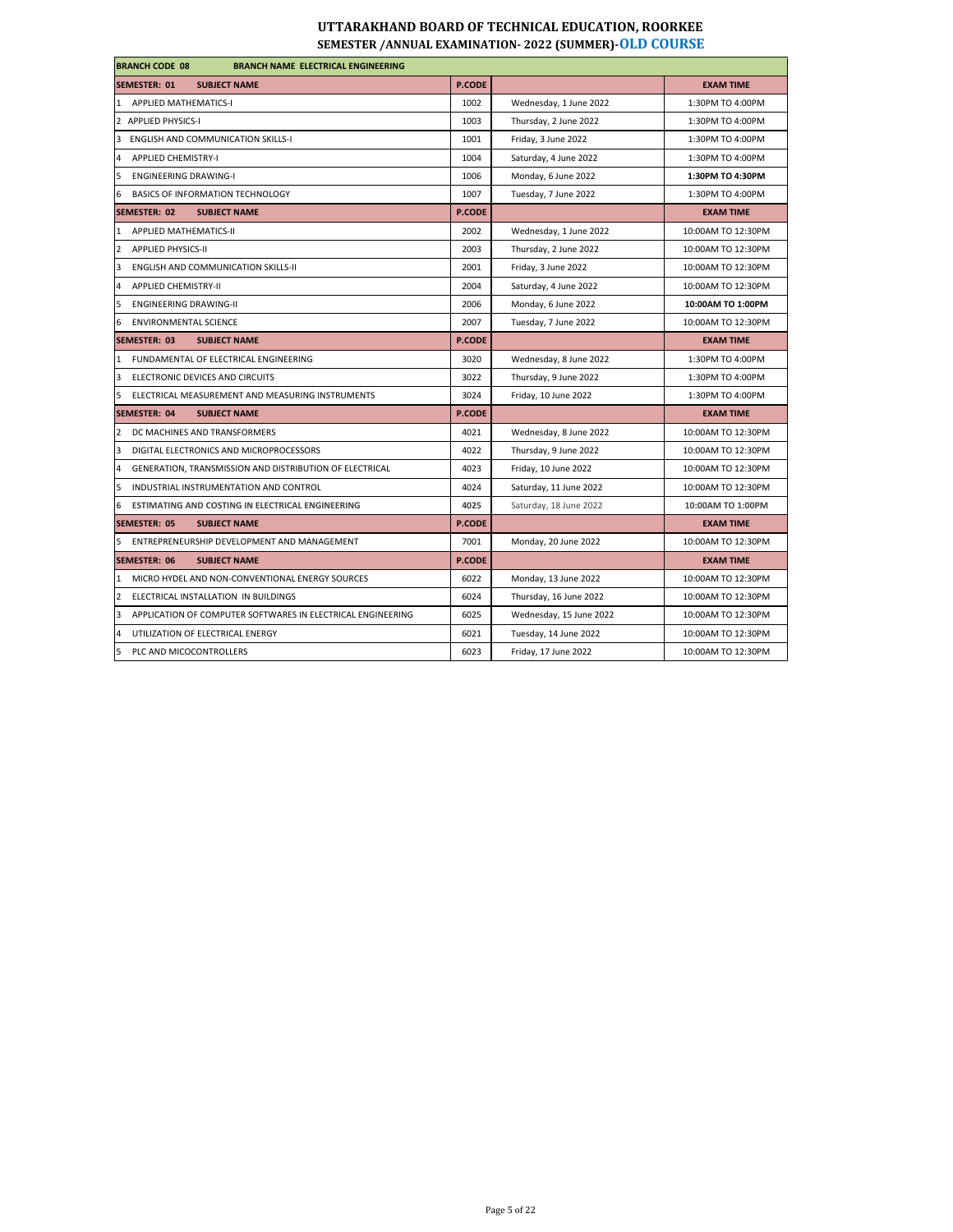# **UTTARAKHAND BOARD OF TECHNICAL EDUCATION, ROORKEE**

| <b>BRANCH CODE 09</b><br><b>BRANCH NAME ELECTRONICS ENGINEERING</b> |               |                         |                    |  |
|---------------------------------------------------------------------|---------------|-------------------------|--------------------|--|
| <b>SEMESTER: 01</b><br><b>SUBJECT NAME</b>                          | <b>P.CODE</b> |                         | <b>EXAM TIME</b>   |  |
| 1 APPLIED MATHEMATICS-I                                             | 1002          | Wednesday, 1 June 2022  | 1:30PM TO 4:00PM   |  |
| 2 APPLIED PHYSICS-I                                                 | 1003          | Thursday, 2 June 2022   | 1:30PM TO 4:00PM   |  |
| <b>ENGLISH AND COMMUNICATION SKILLS-I</b><br>3                      | 1001          | Friday, 3 June 2022     | 1:30PM TO 4:00PM   |  |
| <b>APPLIED CHEMISTRY-I</b><br>4                                     | 1004          | Saturday, 4 June 2022   | 1:30PM TO 4:00PM   |  |
| <b>ENGINEERING DRAWING-I</b><br>5                                   | 1006          | Monday, 6 June 2022     | 1:30PM TO 4:30PM   |  |
| BASICS OF INFORMATION TECHNOLOGY<br>6                               | 1007          | Tuesday, 7 June 2022    | 1:30PM TO 4:00PM   |  |
| <b>SEMESTER: 02</b><br><b>SUBJECT NAME</b>                          | <b>P.CODE</b> |                         | <b>EXAM TIME</b>   |  |
| <b>APPLIED MATHEMATICS-II</b><br>1                                  | 2002          | Wednesday, 1 June 2022  | 10:00AM TO 12:30PM |  |
| <b>APPLIED PHYSICS-II</b><br>2                                      | 2003          | Thursday, 2 June 2022   | 10:00AM TO 12:30PM |  |
| <b>ENGLISH AND COMMUNICATION SKILLS-II</b><br>3                     | 2001          | Friday, 3 June 2022     | 10:00AM TO 12:30PM |  |
| <b>APPLIED CHEMISTRY-II</b><br>4                                    | 2004          | Saturday, 4 June 2022   | 10:00AM TO 12:30PM |  |
| 5<br><b>ENGINEERING DRAWING-II</b>                                  | 2006          | Monday, 6 June 2022     | 10:00AM TO 1:00PM  |  |
| <b>ENVIRONMENTAL SCIENCE</b><br>6                                   | 2007          | Tuesday, 7 June 2022    | 10:00AM TO 12:30PM |  |
| <b>SEMESTER: 03</b><br><b>SUBJECT NAME</b>                          | <b>P.CODE</b> |                         | <b>EXAM TIME</b>   |  |
| <b>DIGITAL ELECTRONICS</b><br>3                                     | 3028          | Wednesday, 8 June 2022  | 1:30PM TO 4:00PM   |  |
| <b>COMMUNICATION ENGINEERING</b><br>4                               | 3029          | Thursday, 9 June 2022   | 1:30PM TO 4:00PM   |  |
| <b>COMPUTER POGRAMMING USING C</b><br>5                             | 3031          | Friday, 10 June 2022    | 1:30PM TO 4:00PM   |  |
| <b>SEMESTER: 04</b><br><b>SUBJECT NAME</b>                          | <b>P.CODE</b> |                         | <b>EXAM TIME</b>   |  |
| <b>ELECTRONICS CIRCUIT</b><br>1                                     | 4026          | Wednesday, 8 June 2022  | 10:00AM TO 12:30PM |  |
| 3<br>ELECTRONIC MEASURING INSTRUMENTS                               | 4028          | Thursday, 9 June 2022   | 10:00AM TO 12:30PM |  |
| NETWORK FILTER AND TRANSMISSION LINES<br>4                          | 4029          | Friday, 10 June 2022    | 10:00AM TO 12:30PM |  |
| ENTREPRENEURSHIP DEVELOPMENT AND MANAGEMENT<br>6                    | 7001          | Monday, 20 June 2022    | 10:00AM TO 12:30PM |  |
| <b>SEMESTER: 05</b><br><b>SUBJECT NAME</b>                          | <b>P.CODE</b> |                         | <b>EXAM TIME</b>   |  |
| ELECTRONICS IN INDUSTRY<br>3                                        | 5033          | Saturday, 11 June 2022  | 1:30PM TO 4:00PM   |  |
| <b>SEMESTER: 06</b><br><b>SUBJECT NAME</b>                          | <b>P.CODE</b> |                         | <b>EXAM TIME</b>   |  |
| OPTICAL FIBER COMMUNICATION<br>1                                    | 6027          | Monday, 13 June 2022    | 10:00AM TO 12:30PM |  |
| 2<br><b>MOBILE COMMUNICATION</b>                                    | 6028          | Saturday, 11 June 2022  | 10:00AM TO 12:30PM |  |
| 3<br><b>COMPUTER NETWORKS</b>                                       | 6030          | Tuesday, 14 June 2022   | 10:00AM TO 12:30PM |  |
| PROGRAMMABLE LOGIC CONTROLLER<br>4                                  | 6031          | Wednesday, 15 June 2022 | 10:00AM TO 12:30PM |  |
| 5<br>MICROCONTROLLER AND EMBEDDED SYSTEM                            | 6029          | Thursday, 16 June 2022  | 10:00AM TO 12:30PM |  |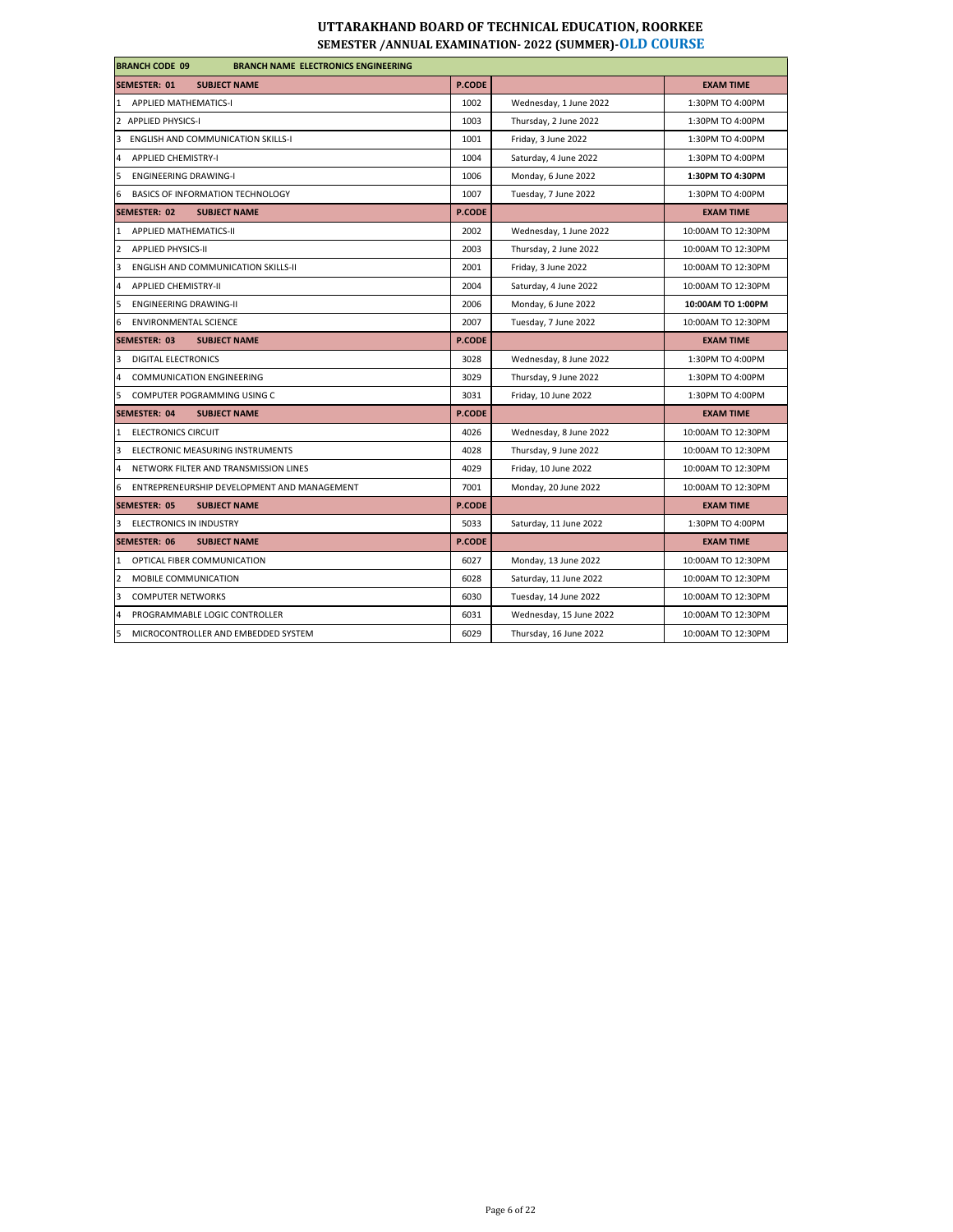| <b>BRANCH CODE 12</b><br><b>BRANCH NAME INFORMATION TECHNOLOGY</b>           |               |                        |                    |
|------------------------------------------------------------------------------|---------------|------------------------|--------------------|
| SEMESTER: 01<br><b>SUBJECT NAME</b>                                          | P.CODE        |                        | <b>EXAM TIME</b>   |
| 1 APPLIED MATHEMATICS-I                                                      | 1002          | Wednesday, 1 June 2022 | 1:30PM TO 4:00PM   |
| 2 APPLIED PHYSICS-I                                                          | 1003          | Thursday, 2 June 2022  | 1:30PM TO 4:00PM   |
| 3 ENGLISH AND COMMUNICATION SKILLS-I                                         | 1001          | Friday, 3 June 2022    | 1:30PM TO 4:00PM   |
| 4 APPLIED CHEMISTRY-I                                                        | 1004          | Saturday, 4 June 2022  | 1:30PM TO 4:00PM   |
| ENGINEERING DRAWING-I                                                        | 1006          | Monday, 6 June 2022    | 1:30PM TO 4:30PM   |
| 6 BASICS OF INFORMATION TECHNOLOGY                                           | 1007          | Tuesday, 7 June 2022   | 1:30PM TO 4:00PM   |
| <b>SUBJECT NAME</b><br>SEMESTER: 02                                          | <b>P.CODE</b> |                        | <b>EXAM TIME</b>   |
| 1 APPLIED MATHEMATICS-II                                                     | 2002          | Wednesday, 1 June 2022 | 10:00AM TO 12:30PM |
| 2 APPLIED PHYSICS-II                                                         | 2003          | Thursday, 2 June 2022  | 10:00AM TO 12:30PM |
| 3 ENGLISH AND COMMUNICATION SKILLS-II                                        | 2001          | Friday, 3 June 2022    | 10:00AM TO 12:30PM |
| 4 APPLIED CHEMISTRY-II                                                       | 2004          | Saturday, 4 June 2022  | 10:00AM TO 12:30PM |
| 5 ENGINEERING DRAWING-II                                                     | 2006          | Monday, 6 June 2022    | 10:00AM TO 1:00PM  |
| 6 ENVIRONMENTAL SCIENCE                                                      | 2007          | Tuesday, 7 June 2022   | 10:00AM TO 12:30PM |
| SEMESTER: 03<br><b>SUBJECT NAME</b>                                          | <b>P.CODE</b> |                        | <b>EXAM TIME</b>   |
| 1 PROGRAMMING IN C                                                           | 3014          | Wednesday, 8 June 2022 | 1:30PM TO 4:00PM   |
| 4 OPERATING SYSTEMS                                                          | 3019          | Saturday, 11 June 2022 | 1:30PM TO 4:00PM   |
| 5 COMPUTER APPLICATIONS                                                      | 3033          | Thursday, 9 June 2022  | 1:30PM TO 4:00PM   |
| <b>SEMESTER: 04</b><br><b>SUBJECT NAME</b>                                   | <b>P.CODE</b> |                        | <b>EXAM TIME</b>   |
| 3 COMPUTER ORGANIZATION AND MICROPROCESSOR                                   | 4032          | Wednesday, 8 June 2022 | 10:00AM TO 12:30PM |
| SEMESTER: 05<br><b>SUBJECT NAME</b>                                          | <b>P.CODE</b> |                        | <b>EXAM TIME</b>   |
| 5 ENTREPRENEURSHIP DEVELOPMENT AND MANAGEMENT                                | 7001          | Monday, 20 June 2022   | 10:00AM TO 12:30PM |
| 6 SOFTWARE QUALITY AND TESTING                                               | 5020          | Monday, 13 June 2022   | 1:30PM TO 4:00PM   |
| <b>SEMESTER: 06</b><br><b>SUBJECT NAME</b>                                   | P.CODE        |                        | <b>EXAM TIME</b>   |
| NET PROGRAMMING                                                              | 6033          | Thursday, 9 June 2022  | 10:00AM TO 12:30PM |
| 2 MULTIMEDIA APPLICATIONS                                                    | 6034          | Friday, 10 June 2022   | 10:00AM TO 12:30PM |
| 3<br>DATA WAREHOUSE AND MINING                                               | 6018          | Saturday, 11 June 2022 | 10:00AM TO 12:30PM |
| 4 ADVANCED WEB PROGRAMMING USING JSP AND SERVLET                             | 6035          | Monday, 13 June 2022   | 10:00AM TO 12:30PM |
| 5 MOBILE COMPUTING                                                           | 6020          | Tuesday, 14 June 2022  | 10:00AM TO 12:30PM |
| <b>BRANCH CODE 13</b><br><b>BRANCH NAME INTERIOR DECORATION &amp; DESIGN</b> |               |                        |                    |
| SEMESTER: 01<br><b>SUBJECT NAME</b>                                          | <b>P.CODE</b> |                        | <b>EXAM TIME</b>   |
| 2 ENGLISH AND COMMUNICATION SKILLS-I                                         | 1001          | Friday, 3 June 2022    | 1:30PM TO 4:00PM   |
| 5 BASICS OF INFORMATION TECHNOLOGY                                           | 1007          | Tuesday, 7 June 2022   | 1:30PM TO 4:00PM   |
| SEMESTER: 02<br><b>SUBJECT NAME</b>                                          | <b>P.CODE</b> |                        | <b>EXAM TIME</b>   |
| 2 ENGLISH AND COMMUNICATION SKILLS-II                                        | 2001          | Friday, 3 June 2022    | 10:00AM TO 12:30PM |
| 6 ENVIRONMENTAL SCIENCE                                                      | 2007          | Tuesday, 7 June 2022   | 10:00AM TO 12:30PM |
| <b>SEMESTER: 06</b><br><b>SUBJECT NAME</b>                                   | P.CODE        |                        | <b>EXAM TIME</b>   |
| 3 ENTREPRENEURSHIP DEVELOPMENT AND MANAGEMENT                                | 7001          | Monday, 20 June 2022   | 10:00AM TO 12:30PM |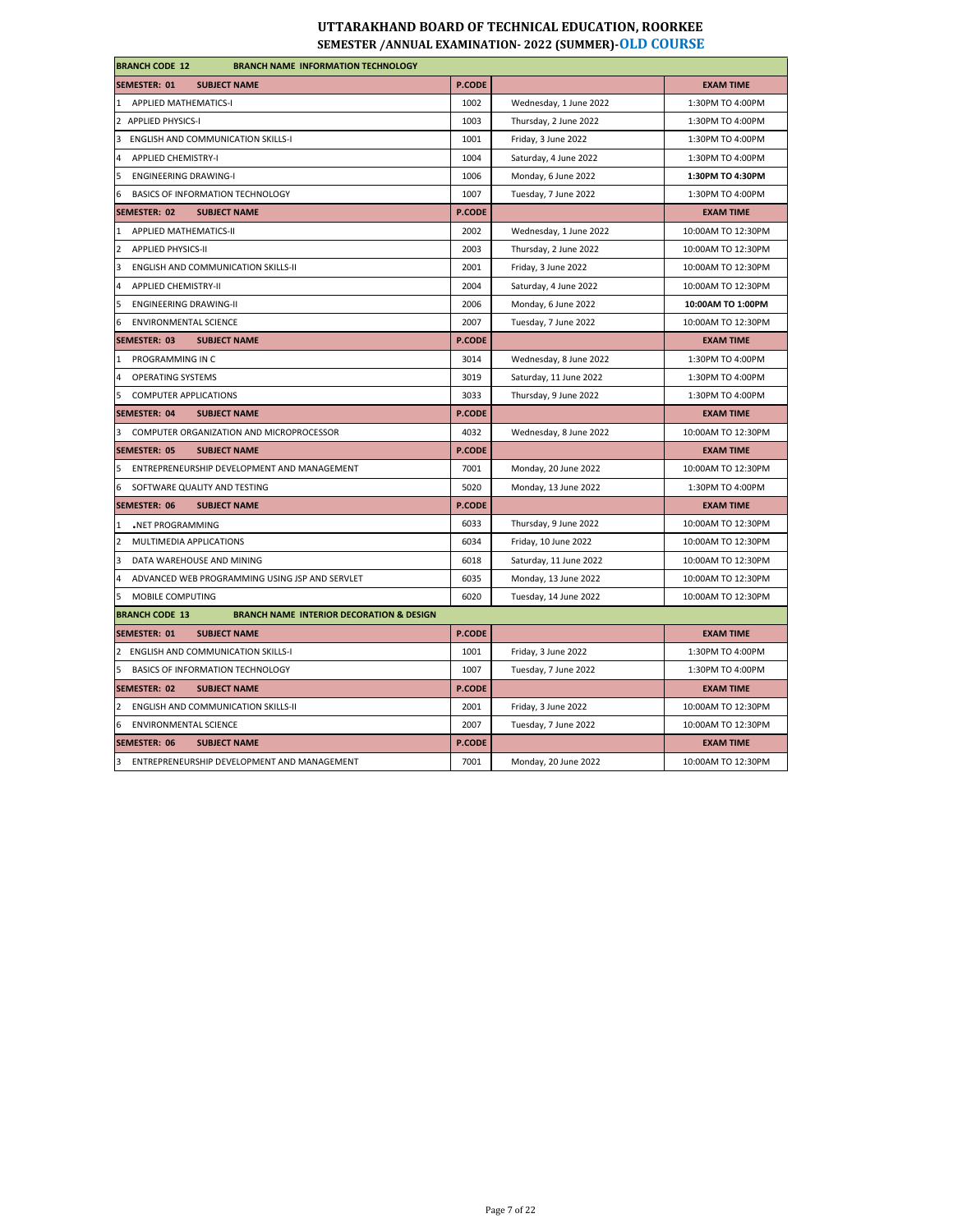| <b>BRANCH CODE 14</b><br><b>BRANCH NAME MECHANICAL ENGINEERING</b> |               |                         |                    |  |
|--------------------------------------------------------------------|---------------|-------------------------|--------------------|--|
| SEMESTER: 01<br><b>SUBJECT NAME</b>                                | <b>P.CODE</b> |                         | <b>EXAM TIME</b>   |  |
| 1 APPLIED MATHEMATICS-I                                            | 1002          | Wednesday, 1 June 2022  | 1:30PM TO 4:00PM   |  |
| 2 APPLIED PHYSICS-I                                                | 1003          | Thursday, 2 June 2022   | 1:30PM TO 4:00PM   |  |
| 3<br>ENGLISH AND COMMUNICATION SKILLS-I                            | 1001          | Friday, 3 June 2022     | 1:30PM TO 4:00PM   |  |
| <b>APPLIED CHEMISTRY-I</b>                                         | 1004          | Saturday, 4 June 2022   | 1:30PM TO 4:00PM   |  |
| 5<br><b>ENGINEERING DRAWING-I</b>                                  | 1005          | Monday, 6 June 2022     | 1:30PM TO 4:30PM   |  |
| BASICS OF INFORMATION TECHNOLOGY<br>6                              | 1007          | Tuesday, 7 June 2022    | 1:30PM TO 4:00PM   |  |
| <b>SEMESTER: 02</b><br><b>SUBJECT NAME</b>                         | P.CODE        |                         | <b>EXAM TIME</b>   |  |
| APPLIED MATHEMATICS-II<br>$\mathbf{1}$                             | 2002          | Wednesday, 1 June 2022  | 10:00AM TO 12:30PM |  |
| <b>APPLIED PHYSICS-II</b><br>$\overline{2}$                        | 2003          | Thursday, 2 June 2022   | 10:00AM TO 12:30PM |  |
| 3<br>ENGLISH AND COMMUNICATION SKILLS-II                           | 2001          | Friday, 3 June 2022     | 10:00AM TO 12:30PM |  |
| $\overline{4}$<br><b>APPLIED CHEMISTRY-II</b>                      | 2004          | Saturday, 4 June 2022   | 10:00AM TO 12:30PM |  |
| 5<br><b>ENGINEERING DRAWING-II</b>                                 | 2005          | Monday, 6 June 2022     | 10:00AM TO 1:00PM  |  |
| <b>ENVIRONMENTAL SCIENCE</b><br>-6                                 | 2007          | Tuesday, 7 June 2022    | 10:00AM TO 12:30PM |  |
| <b>SEMESTER: 03</b><br><b>SUBJECT NAME</b>                         | <b>P.CODE</b> |                         | <b>EXAM TIME</b>   |  |
| 1 MATERIAL SCIENCE & METALLURGY                                    | 3034          | Wednesday, 8 June 2022  | 1:30PM TO 4:00PM   |  |
| 2<br>APPLIED MECHANICS                                             | 3008          | Thursday, 9 June 2022   | 1:30PM TO 4:00PM   |  |
| 3<br>WORKSHOP TECHNOLOGY                                           | 3035          | Friday, 10 June 2022    | 1:30PM TO 4:00PM   |  |
| MACHINE DRAWING<br>$\overline{a}$                                  | 3036          | Saturday, 11 June 2022  | 1:30PM TO 4:30PM   |  |
| 5<br>THERMODYNAMICS                                                | 3037          | Monday, 13 June 2022    | 1:30PM TO 4:00PM   |  |
| BASIC ELECTRICAL & ELECTRONICS TECHNOLOGY<br>6                     | 3038          | Tuesday, 14 June 2022   | 1:30PM TO 4:00PM   |  |
| SEMESTER: 04<br><b>SUBJECT NAME</b>                                | P.CODE        |                         | <b>EXAM TIME</b>   |  |
| STRENGTH OF MATERIALS<br>$\overline{1}$                            | 4035          | Wednesday, 8 June 2022  | 10:00AM TO 12:30PM |  |
| APPLIED THERMAL ENGINEERING<br>$\overline{2}$                      | 4036          | Thursday, 9 June 2022   | 10:00AM TO 12:30PM |  |
| 3<br><b>BASIC CIVIL ENGINEERING</b>                                | 4037          | Friday, 10 June 2022    | 10:00AM TO 12:30PM |  |
| PRODUCTION TECHNOLOGY                                              | 4038          | Saturday, 11 June 2022  | 10:00AM TO 12:30PM |  |
| HYDRAULICS & HYDRAULIC MACHINES<br>5                               | 4039          | Monday, 13 June 2022    | 10:00AM TO 12:30PM |  |
| <b>METROLOGY</b><br>6                                              | 4040          | Tuesday, 14 June 2022   | 10:00AM TO 12:30PM |  |
| <b>SEMESTER: 05</b><br><b>SUBJECT NAME</b>                         | P.CODE        |                         | <b>EXAM TIME</b>   |  |
| DYNAMICS OF MACHINE<br>$\mathbf{1}$                                | 5043          | Wednesday, 15 June 2022 | 1:30PM TO 4:00PM   |  |
| $\overline{2}$<br>MACHINE ELEMENT DESIGN                           | 5044          | Thursday, 16 June 2022  | 1:30PM TO 4:00PM   |  |
| 3<br><b>OPERATIONS MANAGEMENT</b>                                  | 5045          | Friday, 17 June 2022    | 1:30PM TO 4:00PM   |  |
| $\overline{4}$<br>CNC MACHINES & AUTOMATION                        | 5046          | Saturday, 18 June 2022  | 1:30PM TO 4:00PM   |  |
| MAINTENANCE ENGINEERING<br>5                                       | 5047          | Monday, 20 June 2022    | 1:30PM TO 4:00PM   |  |
| <b>SEMESTER: 06</b><br><b>SUBJECT NAME</b>                         | <b>P.CODE</b> |                         | <b>EXAM TIME</b>   |  |
| ADVANCE MACHINE DESIGN<br>$\mathbf{1}$                             | 6037          | Wednesday, 15 June 2022 | 10:00AM TO 12:30PM |  |
| 2<br>AUTOMOBILE ENGINEERING                                        | 6038          | Thursday, 16 June 2022  | 10:00AM TO 12:30PM |  |
| 3<br>POWER PLANT ENGINEERING                                       | 6039          | Friday, 17 June 2022    | 10:00AM TO 12:30PM |  |
| <b>MECHATRONICS</b><br>$\Delta$                                    | 6040          | Saturday, 18 June 2022  | 10:00AM TO 12:30PM |  |
| ENTREPRENEURSHIP DEVELOPMENT AND MANAGEMENT<br>5                   |               |                         |                    |  |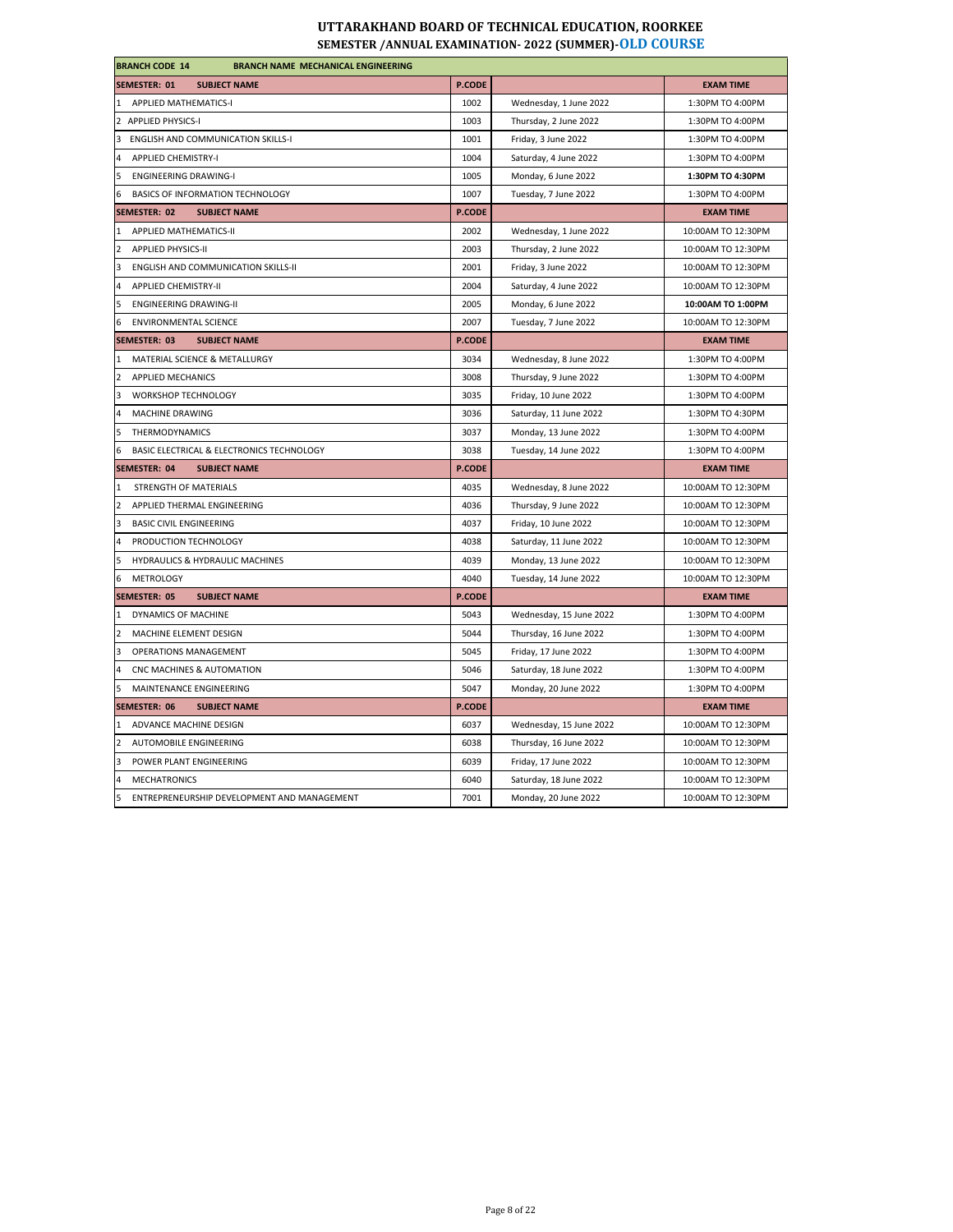| <b>BRANCH CODE 16</b><br><b>BRANCH NAME PHARMACY (ANNUAL SYSTEM)</b> |               |                        |                   |
|----------------------------------------------------------------------|---------------|------------------------|-------------------|
| <b>YEAR: 01</b><br><b>SUBJECT NAME</b>                               | <b>P.CODE</b> |                        | <b>EXAM TIME</b>  |
| PHARMACEUTICAL CHEMISTRY-I                                           | 191           | Wednesday, 1 June 2022 | 10:00AM TO 1:00PM |
| <b>BIO-CHEMISTRY &amp; CLINICAL PATHOLOGY</b><br>$\overline{2}$      | 192           | Thursday, 2 June 2022  | 10:00AM TO 1:00PM |
| 3<br>PHARMACEUTICS-I                                                 | 193           | Friday, 3 June 2022    | 10:00AM TO 1:00PM |
| HUMAN ANATOMY & PHYSIOLOGY<br>4                                      | 194           | Saturday, 4 June 2022  | 10:00AM TO 1:00PM |
| PHARMACOGNOSY<br>5                                                   | 195           | Monday, 6 June 2022    | 10:00AM TO 1:00PM |
| <b>HEALTH EDUCATION &amp; COMMUNITY PHARMACY</b><br>6                | 196           | Tuesday, 7 June 2022   | 10:00AM TO 1:00PM |
| <b>SUBJECT NAME</b><br><b>YEAR: 02</b>                               | <b>P.CODE</b> |                        | <b>EXAM TIME</b>  |
| PHARMACEUTICS-II                                                     | 291           | Wednesday, 1 June 2022 | 1:30PM TO 4:30PM  |
| PHARMACOLOGY & TOXICOLOGY                                            | 292           | Thursday, 2 June 2022  | 1:30PM TO 4:30PM  |
| DRUG STORE & BUSINESS MANAGEMENT                                     | 293           | Friday, 3 June 2022    | 1:30PM TO 4:30PM  |
| PHARMACEUTICAL CHEMISTRY-II<br>$\overline{4}$                        | 294           | Saturday, 4 June 2022  | 1:30PM TO 4:30PM  |
| PHARMACEUTICAL JURISPRUDENCE<br>5                                    | 295           | Monday, 6 June 2022    | 1:30PM TO 4:30PM  |
| <b>HOSPITAL &amp; CLINICAL PHARMACY</b><br>6                         | 296           | Tuesday, 7 June 2022   | 1:30PM TO 4:30PM  |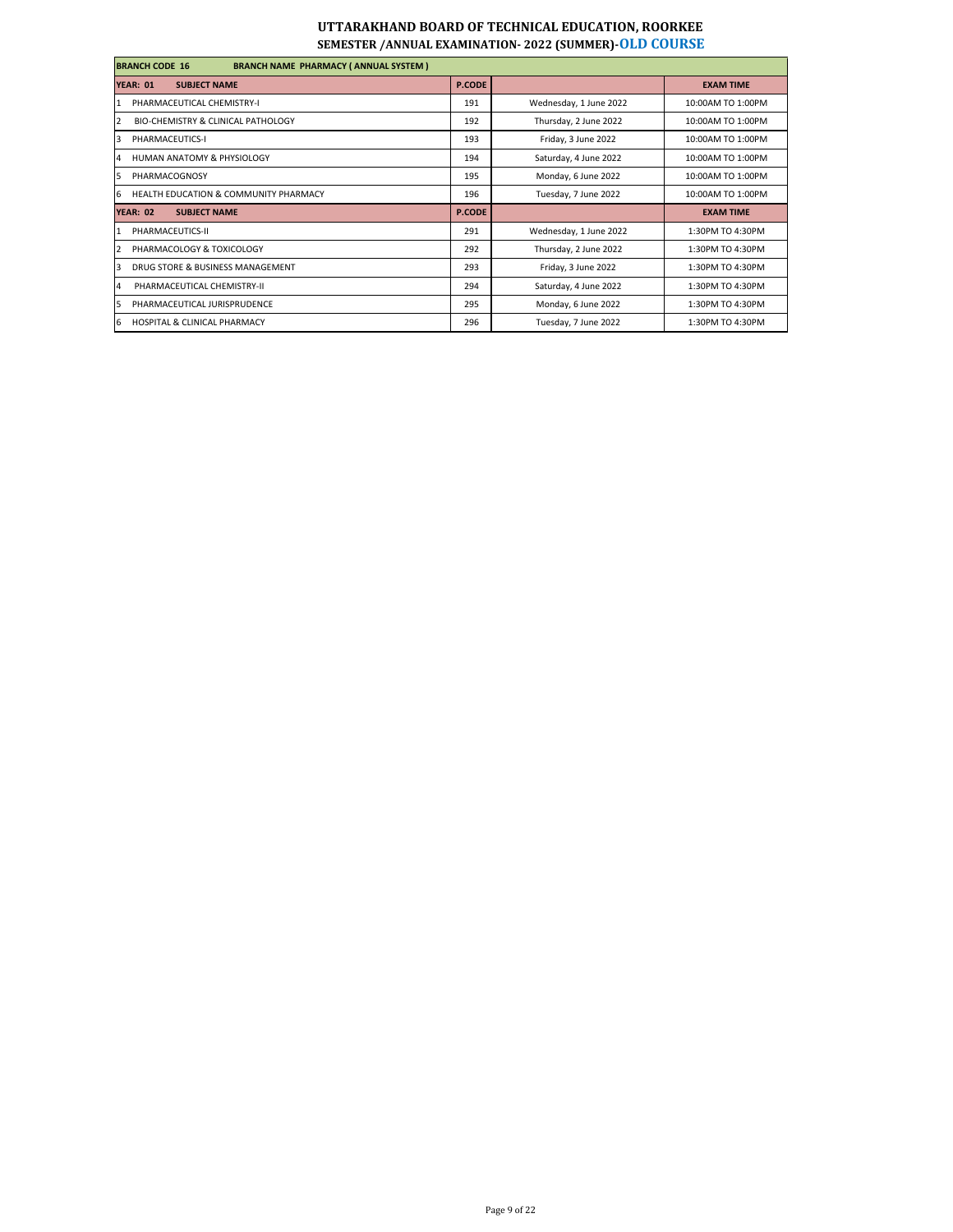| <b>BRANCH CODE 25</b><br><b>BRANCH NAME AGRICULTURE ENGINEERING</b> |               |                        |                    |
|---------------------------------------------------------------------|---------------|------------------------|--------------------|
| <b>SEMESTER: 01</b><br><b>SUBJECT NAME</b>                          | <b>P.CODE</b> |                        | <b>EXAM TIME</b>   |
| <b>APPLIED MATHEMATICS-I</b><br>1                                   | 1002          | Wednesday, 1 June 2022 | 1:30PM TO 4:00PM   |
| <b>APPLIED PHYSICS-I</b>                                            | 1003          | Thursday, 2 June 2022  | 1:30PM TO 4:00PM   |
| <b>ENGLISH AND COMMUNICATION SKILLS-I</b><br>3                      | 1001          | Friday, 3 June 2022    | 1:30PM TO 4:00PM   |
| <b>APPLIED CHEMISTRY-I</b><br>4                                     | 1004          | Saturday, 4 June 2022  | 1:30PM TO 4:00PM   |
| 5<br><b>ENGINEERING DRAWING-I</b>                                   | 1005          | Monday, 6 June 2022    | 1:30PM TO 4:30PM   |
| 6<br>BASICS OF INFORMATION TECHNOLOGY                               | 1007          | Tuesday, 7 June 2022   | 1:30PM TO 4:00PM   |
| <b>SUBJECT NAME</b><br><b>SEMESTER: 02</b>                          | <b>P.CODE</b> |                        | <b>EXAM TIME</b>   |
| <b>APPLIED MATHEMATICS-II</b>                                       | 2002          | Wednesday, 1 June 2022 | 10:00AM TO 12:30PM |
| <b>APPLIED PHYSICS-II</b><br>$\overline{\mathbf{z}}$                | 2003          | Thursday, 2 June 2022  | 10:00AM TO 12:30PM |
| <b>ENGLISH AND COMMUNICATION SKILLS-II</b><br>$\overline{3}$        | 2001          | Friday, 3 June 2022    | 10:00AM TO 12:30PM |
| <b>APPLIED CHEMISTRY-II</b><br>4                                    | 2004          | Saturday, 4 June 2022  | 10:00AM TO 12:30PM |
| <b>FNGINFERING DRAWING-II</b><br>5                                  | 2005          | Monday, 6 June 2022    | 10:00AM TO 1:00PM  |
| 6<br><b>ENVIRONMENTAL SCIENCE</b>                                   | 2007          | Tuesday, 7 June 2022   | 10:00AM TO 12:30PM |
| SEMESTER: 03<br><b>SUBJECT NAME</b>                                 | <b>P.CODE</b> |                        | <b>EXAM TIME</b>   |
| $\overline{2}$<br><b>APPLIED MECHANICS</b>                          | 3008          | Thursday, 9 June 2022  | 1:30PM TO 4:00PM   |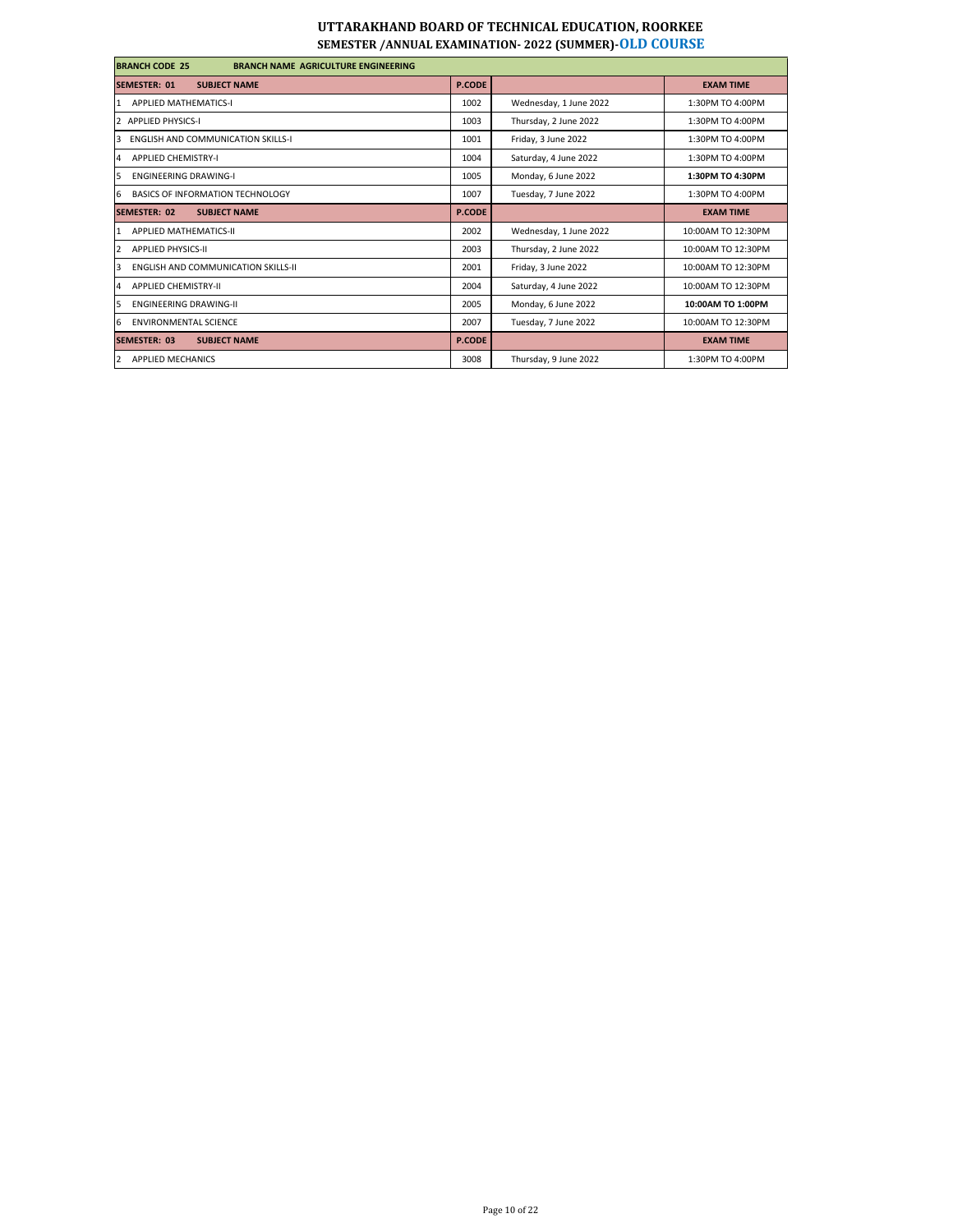| <b>BRANCH CODE 26</b><br><b>BRANCH NAME MECHANICAL ENGINEERING (AUTOMOBILE)</b> |               |                        |                    |  |
|---------------------------------------------------------------------------------|---------------|------------------------|--------------------|--|
| <b>SUBJECT NAME</b><br><b>SEMESTER: 01</b>                                      | <b>P.CODE</b> |                        | <b>EXAM TIME</b>   |  |
| <b>APPLIED MATHEMATICS-I</b><br>$\mathbf{1}$                                    | 1002          | Wednesday, 1 June 2022 | 1:30PM TO 4:00PM   |  |
| $\overline{2}$<br><b>APPLIED PHYSICS-I</b>                                      | 1003          | Thursday, 2 June 2022  | 1:30PM TO 4:00PM   |  |
| 3<br><b>ENGLISH AND COMMUNICATION SKILLS-I</b>                                  | 1001          | Friday, 3 June 2022    | 1:30PM TO 4:00PM   |  |
| <b>APPLIED CHEMISTRY-I</b><br>$\overline{4}$                                    | 1004          | Saturday, 4 June 2022  | 1:30PM TO 4:00PM   |  |
| 5<br><b>ENGINEERING DRAWING-I</b>                                               | 1005          | Monday, 6 June 2022    | 1:30PM TO 4:30PM   |  |
| 6<br><b>BASICS OF INFORMATION TECHNOLOGY</b>                                    | 1007          | Tuesday, 7 June 2022   | 1:30PM TO 4:00PM   |  |
| SEMESTER: 02<br><b>SUBJECT NAME</b>                                             | <b>P.CODE</b> |                        | <b>EXAM TIME</b>   |  |
| APPLIED MATHEMATICS-II<br>$\overline{1}$                                        | 2002          | Wednesday, 1 June 2022 | 10:00AM TO 12:30PM |  |
| $\overline{2}$<br><b>APPLIED PHYSICS-II</b>                                     | 2003          | Thursday, 2 June 2022  | 10:00AM TO 12:30PM |  |
| $\overline{3}$<br><b>ENGLISH AND COMMUNICATION SKILLS-II</b>                    | 2001          | Friday, 3 June 2022    | 10:00AM TO 12:30PM |  |
| $\overline{4}$<br><b>APPLIED CHEMISTRY-II</b>                                   | 2004          | Saturday, 4 June 2022  | 10:00AM TO 12:30PM |  |
| 5<br><b>ENGINEERING DRAWING-II</b>                                              | 2005          | Monday, 6 June 2022    | 10:00AM TO 1:00PM  |  |
| 6<br><b>ENVIRONMENTAL SCIENCE</b>                                               | 2007          | Tuesday, 7 June 2022   | 10:00AM TO 12:30PM |  |
| <b>SEMESTER: 03</b><br><b>SUBJECT NAME</b>                                      | <b>P.CODE</b> |                        | <b>EXAM TIME</b>   |  |
| MATERIAL SCIENCE & METALLURGY<br>1                                              | 3034          | Wednesday, 8 June 2022 | 1:30PM TO 4:00PM   |  |
| $\overline{2}$<br><b>APPLIED MECHANICS</b>                                      | 3008          | Thursday, 9 June 2022  | 1:30PM TO 4:00PM   |  |
| 5<br>AUTO ENGINEERING DRAWING                                                   | 3046          | Friday, 10 June 2022   | 1:30PM TO 4:30PM   |  |
| 6<br>BASIC ELECTRICAL & ELECTRONICS TECHNOLOGY                                  | 3038          | Tuesday, 14 June 2022  | 1:30PM TO 4:00PM   |  |
| <b>SEMESTER: 04</b><br><b>SUBJECT NAME</b>                                      | <b>P.CODE</b> |                        | <b>EXAM TIME</b>   |  |
| STRENGTH OF MATERIALS<br>1                                                      | 4035          | Wednesday, 8 June 2022 | 10:00AM TO 12:30PM |  |
| 5<br>MEASUREMENTS, INSTRUMENTATION & CONTROL                                    | 3052          | Thursday, 9 June 2022  | 10:00AM TO 12:30PM |  |
| <b>SEMESTER: 05</b><br><b>SUBJECT NAME</b>                                      | <b>P.CODE</b> |                        | <b>EXAM TIME</b>   |  |
| MACHINE ELEMENT DESIGN<br>2                                                     | 5044          | Thursday, 16 June 2022 | 1:30PM TO 4:00PM   |  |
| 3<br><b>OPERATIONS MANAGEMENT</b>                                               | 5045          | Friday, 17 June 2022   | 1:30PM TO 4:00PM   |  |
| <b>SEMESTER: 06</b><br><b>SUBJECT NAME</b>                                      | <b>P.CODE</b> |                        | <b>EXAM TIME</b>   |  |
| <b>MECHANICS OF VEHICLE</b><br>$\mathbf{1}$                                     | 6051          | Friday, 10 June 2022   | 10:00AM TO 12:30PM |  |
| 3<br>POWER PLANT ENGINEERING                                                    | 6039          | Friday, 17 June 2022   | 10:00AM TO 12:30PM |  |
| $\overline{4}$<br><b>DESIGN OF AUTOMOTIVE PARTS</b>                             | 6050          | Saturday, 11 June 2022 | 10:00AM TO 12:30PM |  |
| 5<br>ENTREPRENEURSHIP DEVELOPMENT AND MANAGEMENT                                | 7001          | Monday, 20 June 2022   | 10:00AM TO 12:30PM |  |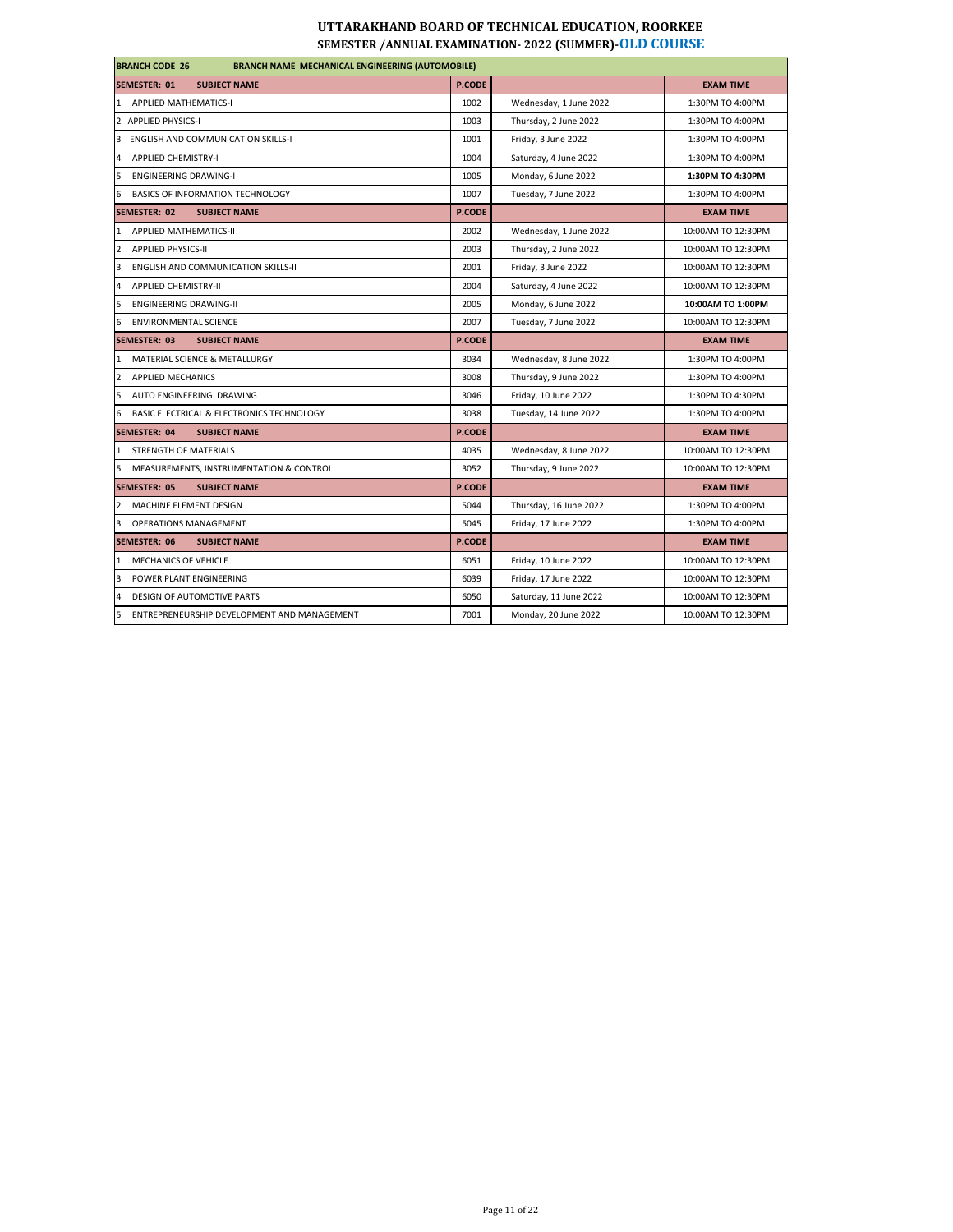| <b>BRANCH CODE 27</b><br><b>BRANCH NAME CHEMICAL TECHNOLOGY (PAINT)</b>                |               |                        |                    |  |
|----------------------------------------------------------------------------------------|---------------|------------------------|--------------------|--|
| <b>SEMESTER: 01</b><br><b>SUBJECT NAME</b>                                             | <b>P.CODE</b> |                        | <b>EXAM TIME</b>   |  |
| 1 APPLIED MATHEMATICS-I                                                                | 1002          | Wednesday, 1 June 2022 | 1:30PM TO 4:00PM   |  |
| 2 APPLIED PHYSICS-I                                                                    | 1003          | Thursday, 2 June 2022  | 1:30PM TO 4:00PM   |  |
| 3<br><b>ENGLISH AND COMMUNICATION SKILLS-I</b>                                         | 1001          | Friday, 3 June 2022    | 1:30PM TO 4:00PM   |  |
| <b>APPLIED CHEMISTRY-I</b><br>$\overline{a}$                                           | 1004          | Saturday, 4 June 2022  | 1:30PM TO 4:00PM   |  |
| 5<br><b>ENGINEERING DRAWING-I</b>                                                      | 1005          | Monday, 6 June 2022    | 1:30PM TO 4:30PM   |  |
| BASICS OF INFORMATION TECHNOLOGY<br>6                                                  | 1007          | Tuesday, 7 June 2022   | 1:30PM TO 4:00PM   |  |
| <b>SEMESTER: 02</b><br><b>SUBJECT NAME</b>                                             | P.CODE        |                        | <b>EXAM TIME</b>   |  |
| 1 APPLIED MATHEMATICS-II                                                               | 2002          | Wednesday, 1 June 2022 | 10:00AM TO 12:30PM |  |
| $\overline{2}$<br><b>APPLIED PHYSICS-II</b>                                            | 2003          | Thursday, 2 June 2022  | 10:00AM TO 12:30PM |  |
| 3<br><b>ENGLISH AND COMMUNICATION SKILLS-II</b>                                        | 2001          | Friday, 3 June 2022    | 10:00AM TO 12:30PM |  |
| $\overline{4}$<br><b>APPLIED CHEMISTRY-II</b>                                          | 2004          | Saturday, 4 June 2022  | 10:00AM TO 12:30PM |  |
| 5<br><b>ENGINEERING DRAWING-II</b>                                                     | 2005          | Monday, 6 June 2022    | 10:00AM TO 1:00PM  |  |
| <b>ENVIRONMENTAL SCIENCE</b><br>6                                                      | 2007          | Tuesday, 7 June 2022   | 10:00AM TO 12:30PM |  |
| <b>SEMESTER: 05</b><br><b>SUBJECT NAME</b>                                             | <b>P.CODE</b> |                        | <b>EXAM TIME</b>   |  |
| 5<br>ENTREPRENEURSHIP DEVELOPMENT AND MANAGEMENT                                       | 7001          | Monday, 20 June 2022   | 10:00AM TO 12:30PM |  |
| <b>BRANCH NAME CHEMICAL TECHNOLOGY (RUBBER &amp; PLASTIC)</b><br><b>BRANCH CODE 28</b> |               |                        |                    |  |
| <b>SEMESTER: 01</b><br><b>SUBJECT NAME</b>                                             | <b>P.CODE</b> |                        | <b>EXAM TIME</b>   |  |
| 1 APPLIED MATHEMATICS-I                                                                | 1002          | Wednesday, 1 June 2022 | 1:30PM TO 4:00PM   |  |
| 2 APPLIED PHYSICS-I                                                                    | 1003          | Thursday, 2 June 2022  | 1:30PM TO 4:00PM   |  |
| 3 ENGLISH AND COMMUNICATION SKILLS-I                                                   | 1001          | Friday, 3 June 2022    | 1:30PM TO 4:00PM   |  |
| 4<br><b>APPLIED CHEMISTRY-I</b>                                                        | 1004          | Saturday, 4 June 2022  | 1:30PM TO 4:00PM   |  |
| 5<br><b>ENGINEERING DRAWING-I</b>                                                      | 1005          | Monday, 6 June 2022    | 1:30PM TO 4:30PM   |  |
| 6<br>BASICS OF INFORMATION TECHNOLOGY                                                  | 1007          | Tuesday, 7 June 2022   | 1:30PM TO 4:00PM   |  |
| <b>SEMESTER: 02</b><br><b>SUBJECT NAME</b>                                             | <b>P.CODE</b> |                        | <b>EXAM TIME</b>   |  |
| 1 APPLIED MATHEMATICS-II                                                               | 2002          | Wednesday, 1 June 2022 | 10:00AM TO 12:30PM |  |
| $\overline{2}$<br><b>APPLIED PHYSICS-II</b>                                            | 2003          | Thursday, 2 June 2022  | 10:00AM TO 12:30PM |  |
| 3<br><b>ENGLISH AND COMMUNICATION SKILLS-II</b>                                        | 2001          | Friday, 3 June 2022    | 10:00AM TO 12:30PM |  |
| 4<br><b>APPLIED CHEMISTRY-II</b>                                                       | 2004          | Saturday, 4 June 2022  | 10:00AM TO 12:30PM |  |
| 5<br>ENGINEERING DRAWING-II                                                            | 2005          | Monday, 6 June 2022    | 10:00AM TO 1:00PM  |  |
| 6 ENVIRONMENTAL SCIENCE                                                                | 2007          | Tuesday, 7 June 2022   | 10:00AM TO 12:30PM |  |
| <b>SEMESTER: 05</b><br><b>SUBJECT NAME</b>                                             | <b>P.CODE</b> |                        | <b>EXAM TIME</b>   |  |
| 5 ENTREPRENEURSHIP DEVELOPMENT AND MANAGEMENT                                          | 7001          | Monday, 20 June 2022   | 10:00AM TO 12:30PM |  |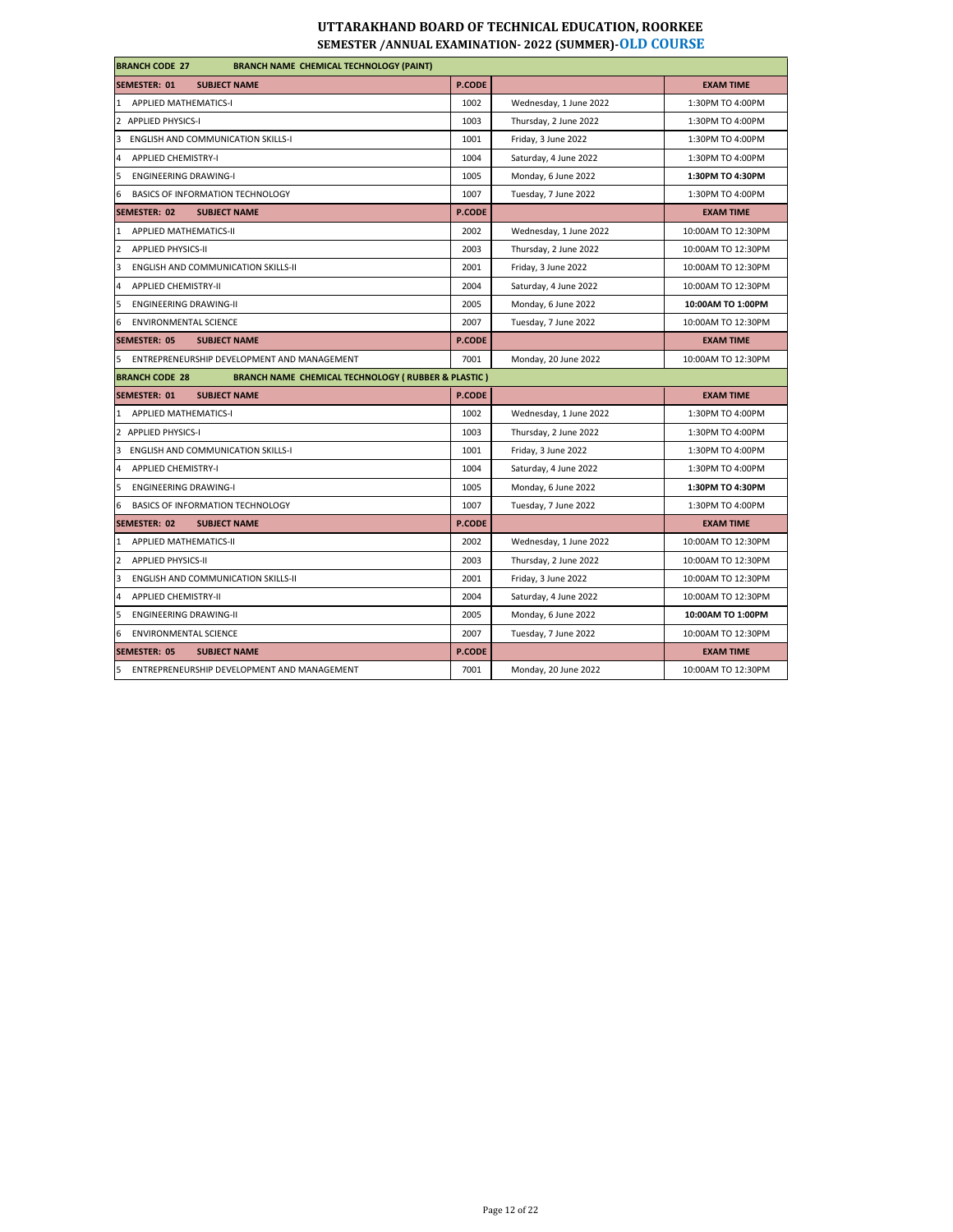| <b>BRANCH CODE 29</b><br><b>BRANCH NAME AUTOMOBILE ENGINEERING</b>             |               |                        |                    |
|--------------------------------------------------------------------------------|---------------|------------------------|--------------------|
| SEMESTER: 01<br><b>SUBJECT NAME</b>                                            | P.CODE        |                        | <b>EXAM TIME</b>   |
| 1 APPLIED MATHEMATICS-I                                                        | 1002          | Wednesday, 1 June 2022 | 1:30PM TO 4:00PM   |
| 2 APPLIED PHYSICS-I                                                            | 1003          | Thursday, 2 June 2022  | 1:30PM TO 4:00PM   |
| 3 ENGLISH AND COMMUNICATION SKILLS-I                                           | 1001          | Friday, 3 June 2022    | 1:30PM TO 4:00PM   |
| 4<br><b>APPLIED CHEMISTRY-I</b>                                                | 1004          | Saturday, 4 June 2022  | 1:30PM TO 4:00PM   |
| 5<br><b>ENGINEERING DRAWING-I</b>                                              | 1005          | Monday, 6 June 2022    | 1:30PM TO 4:30PM   |
| BASICS OF INFORMATION TECHNOLOGY<br>6                                          | 1007          | Tuesday, 7 June 2022   | 1:30PM TO 4:00PM   |
| SEMESTER: 02<br><b>SUBJECT NAME</b>                                            | P.CODE        |                        | <b>EXAM TIME</b>   |
| APPLIED MATHEMATICS-II<br>$\mathbf{1}$                                         | 2002          | Wednesday, 1 June 2022 | 10:00AM TO 12:30PM |
| $\overline{2}$<br><b>APPLIED PHYSICS-II</b>                                    | 2003          | Thursday, 2 June 2022  | 10:00AM TO 12:30PM |
| 3<br><b>ENGLISH AND COMMUNICATION SKILLS-II</b>                                | 2001          | Friday, 3 June 2022    | 10:00AM TO 12:30PM |
| <b>APPLIED CHEMISTRY-II</b><br>4                                               | 2004          | Saturday, 4 June 2022  | 10:00AM TO 12:30PM |
| 5<br><b>ENGINEERING DRAWING-II</b>                                             | 2005          | Monday, 6 June 2022    | 10:00AM TO 1:00PM  |
| <b>ENVIRONMENTAL SCIENCE</b><br>6                                              | 2007          | Tuesday, 7 June 2022   | 10:00AM TO 12:30PM |
| SEMESTER: 03<br><b>SUBJECT NAME</b>                                            | <b>P.CODE</b> |                        | <b>EXAM TIME</b>   |
| 2 APPLIED MECHANICS                                                            | 3008          | Thursday, 9 June 2022  | 1:30PM TO 4:00PM   |
| 4<br>AUTO ENGINEERING DRAWING                                                  | 3046          | Friday, 10 June 2022   | 1:30PM TO 4:30PM   |
| 5<br>MEASUREMENT INSTRUMETATION & CONTROL                                      | 3052          | Thursday, 9 June 2022  | 10:00AM TO 12:30PM |
| <b>SEMESTER: 06</b><br><b>SUBJECT NAME</b>                                     | P.CODE        |                        | <b>EXAM TIME</b>   |
| 1 MECHANICS OF VEHICLE                                                         | 6051          | Friday, 10 June 2022   | 10:00AM TO 12:30PM |
| 4<br>ENTREPRENEURSHIP DEVELOPMENT AND MANAGEMENT                               | 7001          | Monday, 20 June 2022   | 10:00AM TO 12:30PM |
| <b>BRANCH CODE 30</b><br>BRANCH NAME ELECTRONICS AND COMMUNICATION ENGINEERING |               |                        |                    |
| SEMESTER: 01<br><b>SUBJECT NAME</b>                                            | P.CODE        |                        | <b>EXAM TIME</b>   |
| 1 APPLIED MATHEMATICS-I                                                        | 1002          | Wednesday, 1 June 2022 | 1:30PM TO 4:00PM   |
| 2 APPLIED PHYSICS-I                                                            | 1003          | Thursday, 2 June 2022  | 1:30PM TO 4:00PM   |
| 3 ENGLISH AND COMMUNICATION SKILLS-I                                           | 1001          | Friday, 3 June 2022    | 1:30PM TO 4:00PM   |
| 4<br>APPLIED CHEMISTRY-I                                                       | 1004          | Saturday, 4 June 2022  | 1:30PM TO 4:00PM   |
| <b>ENGINEERING DRAWING-I</b>                                                   | 1006          | Monday, 6 June 2022    | 1:30PM TO 4:30PM   |
| 6<br>BASICS OF INFORMATION TECHNOLOGY                                          | 1007          | Tuesday, 7 June 2022   | 1:30PM TO 4:00PM   |
| SEMESTER: 02<br><b>SUBJECT NAME</b>                                            | P.CODE        |                        | <b>EXAM TIME</b>   |
| 1 APPLIED MATHEMATICS-II                                                       | 2002          | Wednesday, 1 June 2022 | 10:00AM TO 12:30PM |
| $2^{\circ}$<br><b>APPLIED PHYSICS-II</b>                                       | 2003          | Thursday, 2 June 2022  | 10:00AM TO 12:30PM |
| $\overline{\mathbf{3}}$<br><b>ENGLISH AND COMMUNICATION SKILLS-II</b>          | 2001          | Friday, 3 June 2022    | 10:00AM TO 12:30PM |
| 4<br><b>APPLIED CHEMISTRY-II</b>                                               | 2004          | Saturday, 4 June 2022  | 10:00AM TO 12:30PM |
| 5<br><b>ENGINEERING DRAWING-II</b>                                             | 2006          | Monday, 6 June 2022    | 10:00AM TO 1:00PM  |
| <b>ENVIRONMENTAL SCIENCE</b>                                                   | 2007          | Tuesday, 7 June 2022   | 10:00AM TO 12:30PM |
| 6                                                                              |               |                        |                    |
| SEMESTER: 03<br><b>SUBJECT NAME</b><br>3                                       | P.CODE        |                        | <b>EXAM TIME</b>   |
| DIGITAL ELECTRONICS<br>$\overline{a}$                                          | 3028          | Wednesday, 8 June 2022 | 1:30PM TO 4:00PM   |
| <b>COMMUNICATION ENGINEERING</b>                                               | 3029          | Thursday, 9 June 2022  | 1:30PM TO 4:00PM   |
| 5<br>COMPUTER POGRAMMING USING C                                               | 3031          | Friday, 10 June 2022   | 1:30PM TO 4:00PM   |
| SEMESTER: 04<br><b>SUBJECT NAME</b>                                            | P.CODE        |                        | <b>EXAM TIME</b>   |
| 1 ELECTRONICS CIRCUITS                                                         | 4026          | Wednesday, 8 June 2022 | 10:00AM TO 12:30PM |
| 3<br>ELECTRONIC MEASURING INSTRUMENTS                                          | 4028          | Thursday, 9 June 2022  | 10:00AM TO 12:30PM |
| NETWORK FILTER AND TRANSMISSION LINES<br>4                                     | 4029          | Friday, 10 June 2022   | 10:00AM TO 12:30PM |
| ENTREPRENEURSHIP DEVELOPMENT AND MANAGEMENT<br>6                               | 7001          | Monday, 20 June 2022   | 10:00AM TO 12:30PM |
| SEMESTER: 05<br><b>SUBJECT NAME</b>                                            | <b>P.CODE</b> |                        | <b>EXAM TIME</b>   |
| 4 ELECTRONICS IN INDUSTRY                                                      | 5033          | Saturday, 11 June 2022 | 1:30PM TO 4:00PM   |
| SEMESTER: 06<br><b>SUBJECT NAME</b>                                            | <b>P.CODE</b> |                        | <b>EXAM TIME</b>   |
| OPTICAL FIBER COMMUNICATION<br>$\mathbf{1}$                                    | 6027          | Monday, 13 June 2022   | 10:00AM TO 12:30PM |
| $\overline{2}$<br>MOBILE COMMUNICATION                                         | 6028          | Saturday, 11 June 2022 | 10:00AM TO 12:30PM |
| 3<br><b>COMPUTER NETWORKS</b>                                                  | 6030          | Tuesday, 14 June 2022  | 10:00AM TO 12:30PM |
| MICROCONTROLLER AND EMBEDDED SYSTEM<br>5                                       | 6029          | Thursday, 16 June 2022 | 10:00AM TO 12:30PM |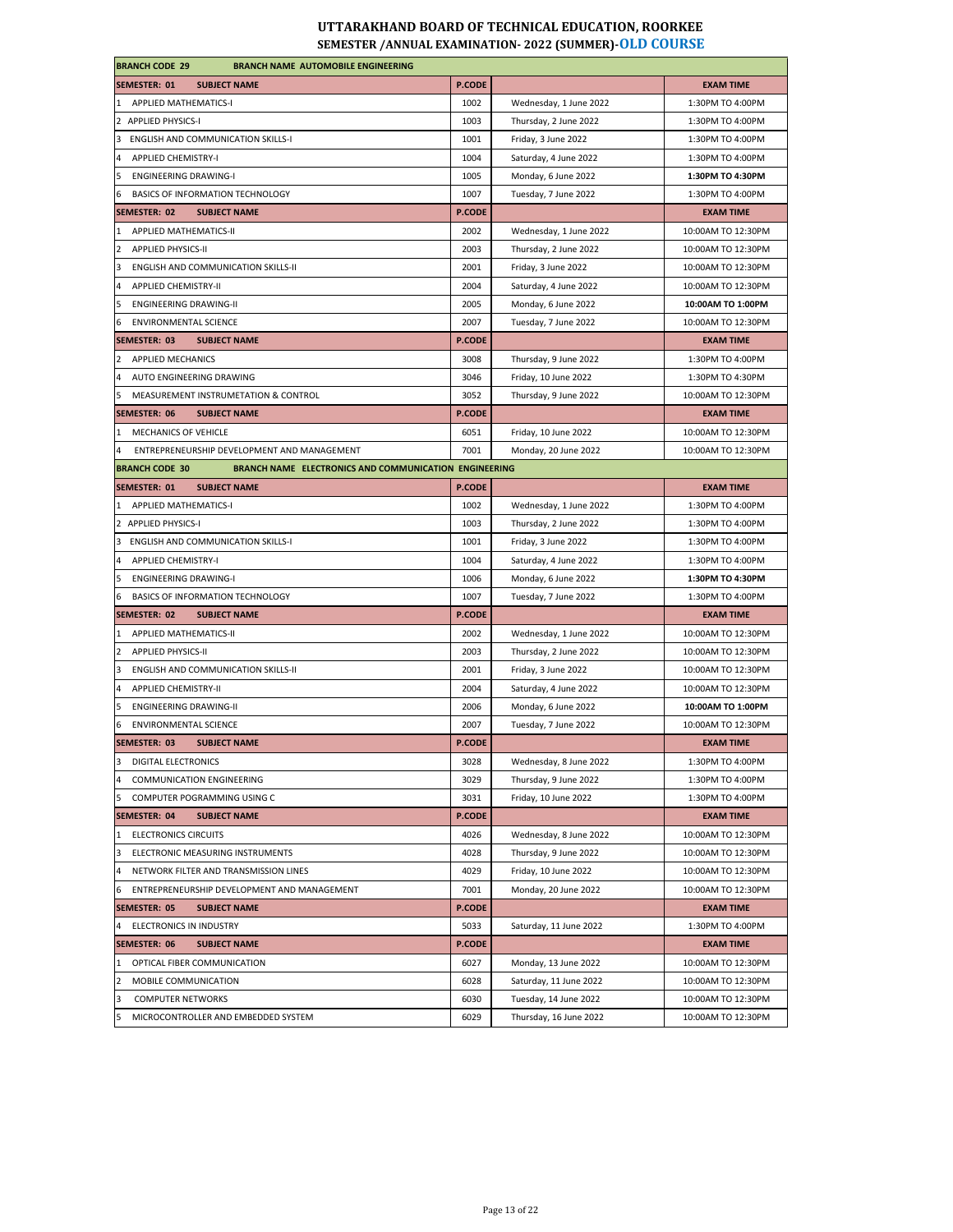| <b>BRANCH CODE 31</b><br><b>BRANCH NAME ELECTRICAL &amp; ELECTRONICS ENGINEERING</b> |               |                        |                    |  |
|--------------------------------------------------------------------------------------|---------------|------------------------|--------------------|--|
| <b>SUBJECT NAME</b><br><b>SEMESTER: 01</b>                                           | P.CODE        |                        | <b>EXAM TIME</b>   |  |
| 1 APPLIED MATHEMATICS-I                                                              | 1002          | Wednesday, 1 June 2022 | 1:30PM TO 4:00PM   |  |
| 2 APPLIED PHYSICS-I                                                                  | 1003          | Thursday, 2 June 2022  | 1:30PM TO 4:00PM   |  |
| 3<br><b>ENGLISH AND COMMUNICATION SKILLS-I</b>                                       | 1001          | Friday, 3 June 2022    | 1:30PM TO 4:00PM   |  |
| $\overline{4}$<br><b>APPLIED CHEMISTRY-I</b>                                         | 1004          | Saturday, 4 June 2022  | 1:30PM TO 4:00PM   |  |
| 5<br><b>ENGINEERING DRAWING-I</b>                                                    | 1006          | Monday, 6 June 2022    | 1:30PM TO 4:30PM   |  |
| 6<br>BASICS OF INFORMATION TECHNOLOGY                                                | 1007          | Tuesday, 7 June 2022   | 1:30PM TO 4:00PM   |  |
| <b>SEMESTER: 02</b><br><b>SUBJECT NAME</b>                                           | <b>P.CODE</b> |                        | <b>EXAM TIME</b>   |  |
| APPLIED MATHEMATICS-II<br>$\mathbf{1}$                                               | 2002          | Wednesday, 1 June 2022 | 10:00AM TO 12:30PM |  |
| $\overline{2}$<br><b>APPLIED PHYSICS-II</b>                                          | 2003          | Thursday, 2 June 2022  | 10:00AM TO 12:30PM |  |
| $\overline{3}$<br><b>ENGLISH AND COMMUNICATION SKILLS-II</b>                         | 2001          | Friday, 3 June 2022    | 10:00AM TO 12:30PM |  |
| $\overline{a}$<br><b>APPLIED CHEMISTRY-II</b>                                        | 2004          | Saturday, 4 June 2022  | 10:00AM TO 12:30PM |  |
| 5<br><b>ENGINEERING DRAWING-II</b>                                                   | 2006          | Monday, 6 June 2022    | 10:00AM TO 1:00PM  |  |
| 6<br><b>ENVIRONMENTAL SCIENCE</b>                                                    | 2007          | Tuesday, 7 June 2022   | 10:00AM TO 12:30PM |  |
| <b>SEMESTER: 03</b><br><b>SUBJECT NAME</b>                                           | <b>P.CODE</b> |                        | <b>EXAM TIME</b>   |  |
| FUNDAMENTAL OF ELECTRICAL ENGINEERING<br>$\mathbf{1}$                                | 3020          | Wednesday, 8 June 2022 | 1:30PM TO 4:00PM   |  |
| 3<br>ELECTRONIC DEVICES AND CIRCUITS                                                 | 3022          | Thursday, 9 June 2022  | 1:30PM TO 4:00PM   |  |
| 5<br>ELECTRICAL MEASUREMENT AND MEASURING INSTRUMENTS                                | 3024          | Friday, 10 June 2022   | 1:30PM TO 4:00PM   |  |
| <b>SEMESTER: 04</b><br><b>SUBJECT NAME</b>                                           | <b>P.CODE</b> |                        | <b>EXAM TIME</b>   |  |
| $\overline{2}$<br>DC MACHINES AND TRANSFORMERS                                       | 4021          | Wednesday, 8 June 2022 | 10:00AM TO 12:30PM |  |
| $\overline{3}$<br>DIGITAL ELECTRONICS AND MICROPROCESSORS                            | 4022          | Thursday, 9 June 2022  | 10:00AM TO 12:30PM |  |
| $\overline{4}$<br>GENERATION, TRANSMISSION AND DISTRIBUTION OF ELECTRICAL            | 4023          | Friday, 10 June 2022   | 10:00AM TO 12:30PM |  |
| 5<br>INDUSTRIAL INSTRUMENTATION AND CONTROL                                          | 4024          | Saturday, 11 June 2022 | 10:00AM TO 12:30PM |  |
| 6<br>ESTIMATING AND COSTING IN ELECTRICAL ENGINEERING                                | 4025          | Saturday, 18 June 2022 | 10:00AM TO 1:00PM  |  |
| SEMESTER: 05<br><b>SUBJECT NAME</b>                                                  | <b>P.CODE</b> |                        | <b>EXAM TIME</b>   |  |
| <b>ELECTRONICS IN INDUSTRY</b><br>4                                                  | 5033          | Saturday, 11 June 2022 | 1:30PM TO 4:00PM   |  |
| <b>SEMESTER: 06</b><br><b>SUBJECT NAME</b>                                           | <b>P.CODE</b> |                        | <b>EXAM TIME</b>   |  |
| MICRO HYDEL AND NON-CONVENTIONAL ENERGY SOURCES<br>$\mathbf{1}$                      | 6022          | Monday, 13 June 2022   | 10:00AM TO 12:30PM |  |
| $\overline{2}$<br>MOBILE COMMUNICATION                                               | 6028          | Saturday, 11 June 2022 | 10:00AM TO 12:30PM |  |
| $\overline{3}$<br>ELECTRICAL INSTALLATIONS IN BUILDINGS                              | 6024          | Thursday, 16 June 2022 | 10:00AM TO 12:30PM |  |
| $\overline{a}$<br><b>COMPUTER NETWORKS</b>                                           | 6030          | Tuesday, 14 June 2022  | 10:00AM TO 12:30PM |  |
| 5<br>PLC AND MICROCONTROLLERS                                                        | 6023          | Friday, 17 June 2022   | 10:00AM TO 12:30PM |  |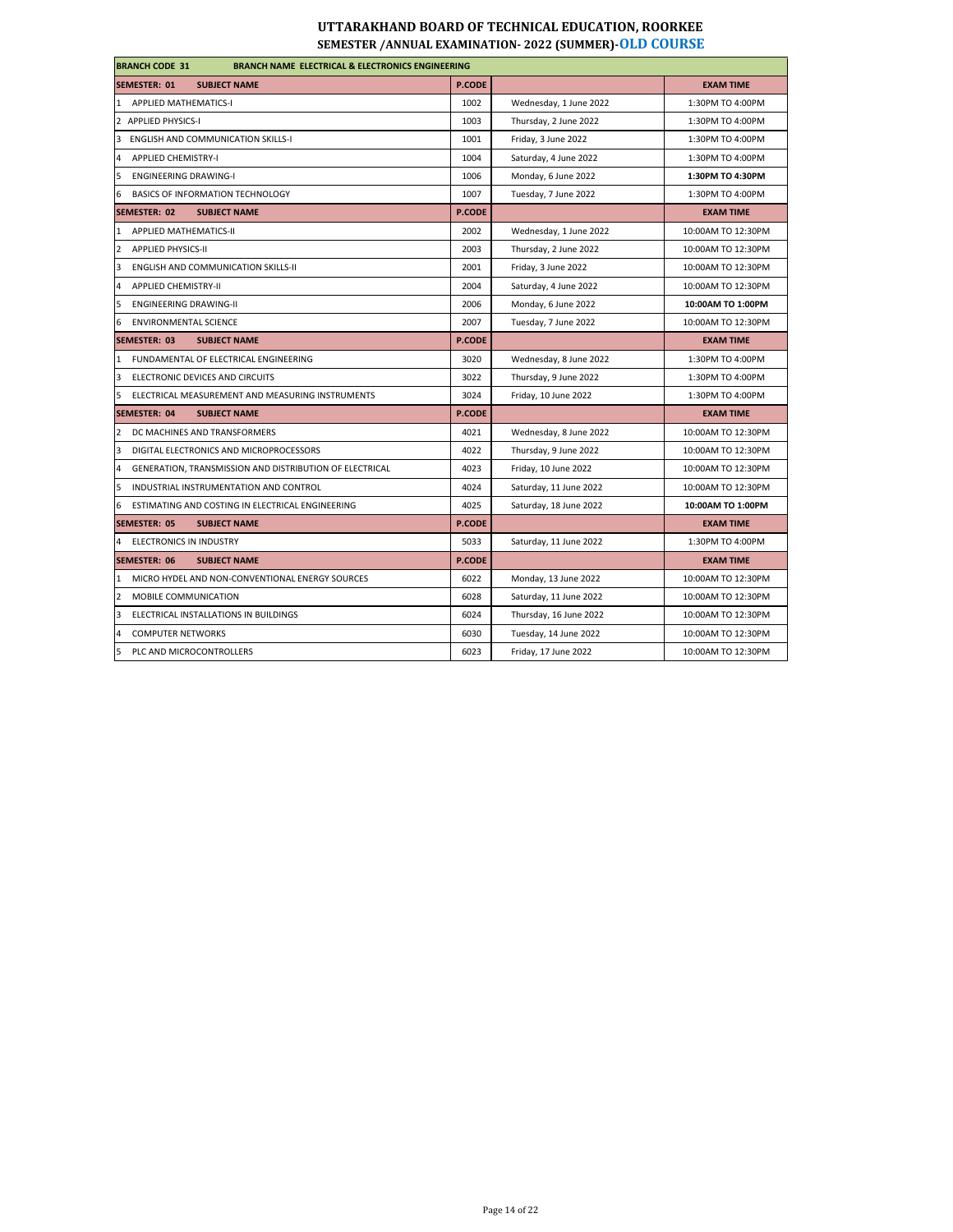| <b>BRANCH CODE 32</b><br><b>BRANCH NAME INSTRUMENTATION &amp; CONTROL ENGINEERING</b> |               |                         |                    |  |
|---------------------------------------------------------------------------------------|---------------|-------------------------|--------------------|--|
| <b>SEMESTER: 01</b><br><b>SUBJECT NAME</b>                                            | <b>P.CODE</b> |                         | <b>EXAM TIME</b>   |  |
| <b>APPLIED MATHEMATICS-I</b><br>$\mathbf{1}$                                          | 1002          | Wednesday, 1 June 2022  | 1:30PM TO 4:00PM   |  |
| 2 APPLIED PHYSICS-I                                                                   | 1003          | Thursday, 2 June 2022   | 1:30PM TO 4:00PM   |  |
| <b>ENGLISH AND COMMUNICATION SKILLS-I</b><br>3                                        | 1001          | Friday, 3 June 2022     | 1:30PM TO 4:00PM   |  |
| $\overline{4}$<br><b>APPLIED CHEMISTRY-I</b>                                          | 1004          | Saturday, 4 June 2022   | 1:30PM TO 4:00PM   |  |
| 5<br><b>ENGINEERING DRAWING-I</b>                                                     | 1006          | Monday, 6 June 2022     | 1:30PM TO 4:30PM   |  |
| 6<br>BASICS OF INFORMATION TECHNOLOGY                                                 | 1007          | Tuesday, 7 June 2022    | 1:30PM TO 4:00PM   |  |
| <b>SEMESTER: 02</b><br><b>SUBJECT NAME</b>                                            | <b>P.CODE</b> |                         | <b>EXAM TIME</b>   |  |
| APPLIED MATHEMATICS-II<br>$\mathbf{1}$                                                | 2002          | Wednesday, 1 June 2022  | 10:00AM TO 12:30PM |  |
| $\overline{2}$<br><b>APPLIED PHYSICS-II</b>                                           | 2003          | Thursday, 2 June 2022   | 10:00AM TO 12:30PM |  |
| <b>ENGLISH AND COMMUNICATION SKILLS-II</b><br>3                                       | 2001          | Friday, 3 June 2022     | 10:00AM TO 12:30PM |  |
| <b>APPLIED CHEMISTRY-II</b><br>4                                                      | 2004          | Saturday, 4 June 2022   | 10:00AM TO 12:30PM |  |
| 5<br><b>ENGINEERING DRAWING-II</b>                                                    | 2006          | Monday, 6 June 2022     | 10:00AM TO 1:00PM  |  |
| <b>ENVIRONMENTAL SCIENCE</b><br>6                                                     | 2007          | Tuesday, 7 June 2022    | 10:00AM TO 12:30PM |  |
| SEMESTER: 03<br><b>SUBJECT NAME</b>                                                   | <b>P.CODE</b> |                         | <b>EXAM TIME</b>   |  |
| <b>DIGITAL ELECTRONICS</b><br>3                                                       | 3028          | Wednesday, 8 June 2022  | 1:30PM TO 4:00PM   |  |
| COMPUTER POGRAMMING USING C<br>5                                                      | 3031          | Friday, 10 June 2022    | 1:30PM TO 4:00PM   |  |
| <b>SEMESTER: 04</b><br><b>SUBJECT NAME</b>                                            | <b>P.CODE</b> |                         | <b>EXAM TIME</b>   |  |
| <b>ELECTRONICS CIRCUITS</b><br>1                                                      | 4026          | Wednesday, 8 June 2022  | 10:00AM TO 12:30PM |  |
| $\overline{3}$<br>ELECTRONIC MEASURING INSTRUMENTS                                    | 4028          | Thursday, 9 June 2022   | 10:00AM TO 12:30PM |  |
| 4<br>NETWORK FILTER AND TRANSMISSION LINES                                            | 4029          | Friday, 10 June 2022    | 10:00AM TO 12:30PM |  |
| ENTREPRENEURSHIP DEVELOPMENT AND MANAGEMENT<br>6                                      | 7001          | Monday, 20 June 2022    | 10:00AM TO 12:30PM |  |
| <b>SEMESTER: 05</b><br><b>SUBJECT NAME</b>                                            | <b>P.CODE</b> |                         | <b>EXAM TIME</b>   |  |
| 3 ELECTRONICS IN INDUSTRY                                                             | 5033          | Saturday, 11 June 2022  | 1:30PM TO 4:00PM   |  |
| <b>SEMESTER: 06</b><br><b>SUBJECT NAME</b>                                            | <b>P.CODE</b> |                         | <b>EXAM TIME</b>   |  |
| PROGRAMMABLE LOGIC CONTROLLER<br>4                                                    | 6031          | Wednesday, 15 June 2022 | 10:00AM TO 12:30PM |  |
| 5<br>MICROCONTROLLER AND EMBEDDED SYSTEM                                              | 6029          | Thursday, 16 June 2022  | 10:00AM TO 12:30PM |  |
|                                                                                       |               |                         |                    |  |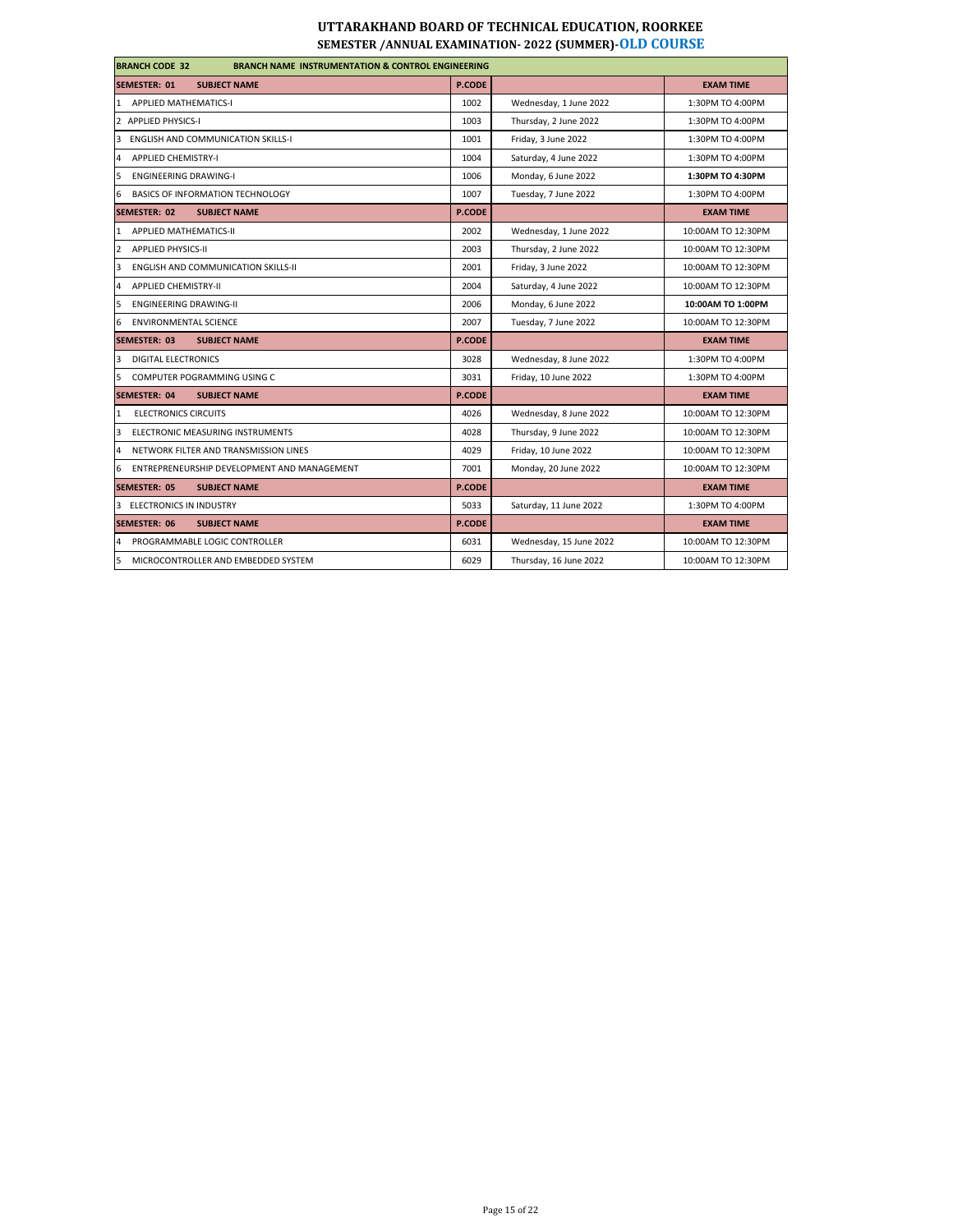| <b>BRANCH CODE 33</b><br><b>BRANCH NAME MECHANICAL ENGINEERING (PRODUCTION)</b> |               |                         |                    |
|---------------------------------------------------------------------------------|---------------|-------------------------|--------------------|
| <b>SEMESTER: 01</b><br><b>SUBJECT NAME</b>                                      | P.CODE        |                         | <b>EXAM TIME</b>   |
| 1 APPLIED MATHEMATICS-I                                                         | 1002          | Wednesday, 1 June 2022  | 1:30PM TO 4:00PM   |
| 2 APPLIED PHYSICS-I                                                             | 1003          | Thursday, 2 June 2022   | 1:30PM TO 4:00PM   |
| ENGLISH AND COMMUNICATION SKILLS-I<br>3                                         | 1001          | Friday, 3 June 2022     | 1:30PM TO 4:00PM   |
| $\overline{4}$<br><b>APPLIED CHEMISTRY-I</b>                                    | 1004          | Saturday, 4 June 2022   | 1:30PM TO 4:00PM   |
| 5<br><b>ENGINEERING DRAWING-I</b>                                               | 1005          | Monday, 6 June 2022     | 1:30PM TO 4:30PM   |
| 6<br>BASICS OF INFORMATION TECHNOLOGY                                           | 1007          | Tuesday, 7 June 2022    | 1:30PM TO 4:00PM   |
| SEMESTER: 02<br><b>SUBJECT NAME</b>                                             | <b>P.CODE</b> |                         | <b>EXAM TIME</b>   |
| APPLIED MATHEMATICS-II<br>$\mathbf{1}$                                          | 2002          | Wednesday, 1 June 2022  | 10:00AM TO 12:30PM |
| $\overline{2}$<br><b>APPLIED PHYSICS-II</b>                                     | 2003          | Thursday, 2 June 2022   | 10:00AM TO 12:30PM |
| 3<br>ENGLISH AND COMMUNICATION SKILLS-II                                        | 2001          | Friday, 3 June 2022     | 10:00AM TO 12:30PM |
| 4<br><b>APPLIED CHEMISTRY-II</b>                                                | 2004          | Saturday, 4 June 2022   | 10:00AM TO 12:30PM |
| 5<br><b>ENGINEERING DRAWING-II</b>                                              | 2005          | Monday, 6 June 2022     | 10:00AM TO 1:00PM  |
| <b>ENVIRONMENTAL SCIENCE</b><br>6                                               | 2007          | Tuesday, 7 June 2022    | 10:00AM TO 12:30PM |
| <b>SEMESTER: 03</b><br><b>SUBJECT NAME</b>                                      | <b>P.CODE</b> |                         | <b>EXAM TIME</b>   |
| MATERIAL SCIENCE & METALLURGY<br>1                                              | 3034          | Wednesday, 8 June 2022  | 1:30PM TO 4:00PM   |
| $\overline{2}$<br><b>APPLIED MECHANICS</b>                                      | 3008          | Thursday, 9 June 2022   | 1:30PM TO 4:00PM   |
| 3<br>WORKSHOP TECHNOLOGY                                                        | 3035          | Friday, 10 June 2022    | 1:30PM TO 4:00PM   |
| $\overline{a}$<br>MACHINE DRAWING                                               | 3036          | Saturday, 11 June 2022  | 1:30PM TO 4:00PM   |
| 5<br><b>THERMODYNAMICS</b>                                                      | 3037          | Monday, 13 June 2022    | 1:30PM TO 4:00PM   |
| 6<br>BASIC ELECTRICAL & ELECTRONICS TECHNOLOGY                                  | 3038          | Tuesday, 14 June 2022   | 1:30PM TO 4:00PM   |
| <b>SEMESTER: 04</b><br><b>SUBJECT NAME</b>                                      | <b>P.CODE</b> |                         | <b>EXAM TIME</b>   |
| STRENGTH OF MATERIALS<br>11                                                     | 4035          | Wednesday, 8 June 2022  | 10:00AM TO 12:30PM |
| $\overline{2}$<br>APPLIED THERMAL ENGINEERING                                   | 4036          | Thursday, 9 June 2022   | 10:00AM TO 12:30PM |
| 3<br><b>BASIC CIVIL ENGINEERING</b>                                             | 4037          | Friday, 10 June 2022    | 10:00AM TO 12:30PM |
| $\overline{4}$<br>PRODUCTION TECHNOLOGY                                         | 4038          | Saturday, 11 June 2022  | 10:00AM TO 12:30PM |
| 5<br>HYDRAULICS & HYDRAULIC MACHINES                                            | 4039          | Monday, 13 June 2022    | 10:00AM TO 12:30PM |
| 6<br><b>METROLOGY</b>                                                           | 4040          | Tuesday, 14 June 2022   | 10:00AM TO 12:30PM |
| <b>SEMESTER: 05</b><br><b>SUBJECT NAME</b>                                      | P.CODE        |                         | <b>EXAM TIME</b>   |
| $\mathbf{1}$<br>DYNAMICS OF MACHINES                                            | 5043          | Wednesday, 15 June 2022 | 1:30PM TO 4:00PM   |
| $\overline{2}$<br>MACHINE ELEMENT DESIGN                                        | 5044          | Thursday, 16 June 2022  | 1:30PM TO 4:00PM   |
| 3<br><b>OPERATIONS MANAGEMENT</b>                                               | 5045          | Friday, 17 June 2022    | 1:30PM TO 4:00PM   |
| $\overline{4}$<br>CNC MACHINES & AUTOMATION                                     | 5046          | Saturday, 18 June 2022  | 1:30PM TO 4:00PM   |
| 5<br>MAINTENANCE ENGINEERING                                                    | 5047          | Monday, 20 June 2022    | 1:30PM TO 4:00PM   |
| SEMESTER: 06<br><b>SUBJECT NAME</b>                                             | <b>P.CODE</b> |                         | <b>EXAM TIME</b>   |
| $\mathbf{1}$<br>ADVANCED PRODUCTION PROCESSES                                   | 6201          | Wednesday, 15 June 2022 | 10:00AM TO 12:30PM |
| $\overline{2}$<br>AUTOMOBILE ENGINEERING                                        | 6038          | Thursday, 16 June 2022  | 10:00AM TO 12:30PM |
| 3<br>POWER PLANT ENGINEERING                                                    | 6039          | Friday, 17 June 2022    | 10:00AM TO 12:30PM |
| $\overline{4}$<br><b>MECHATRONICS</b>                                           | 6040          | Saturday, 18 June 2022  | 10:00AM TO 12:30PM |
| 5<br>ENTREPRENEURSHIP DEVELOPMENT & MANAGEMENT                                  | 7001          | Monday, 20 June 2022    | 10:00AM TO 12:30PM |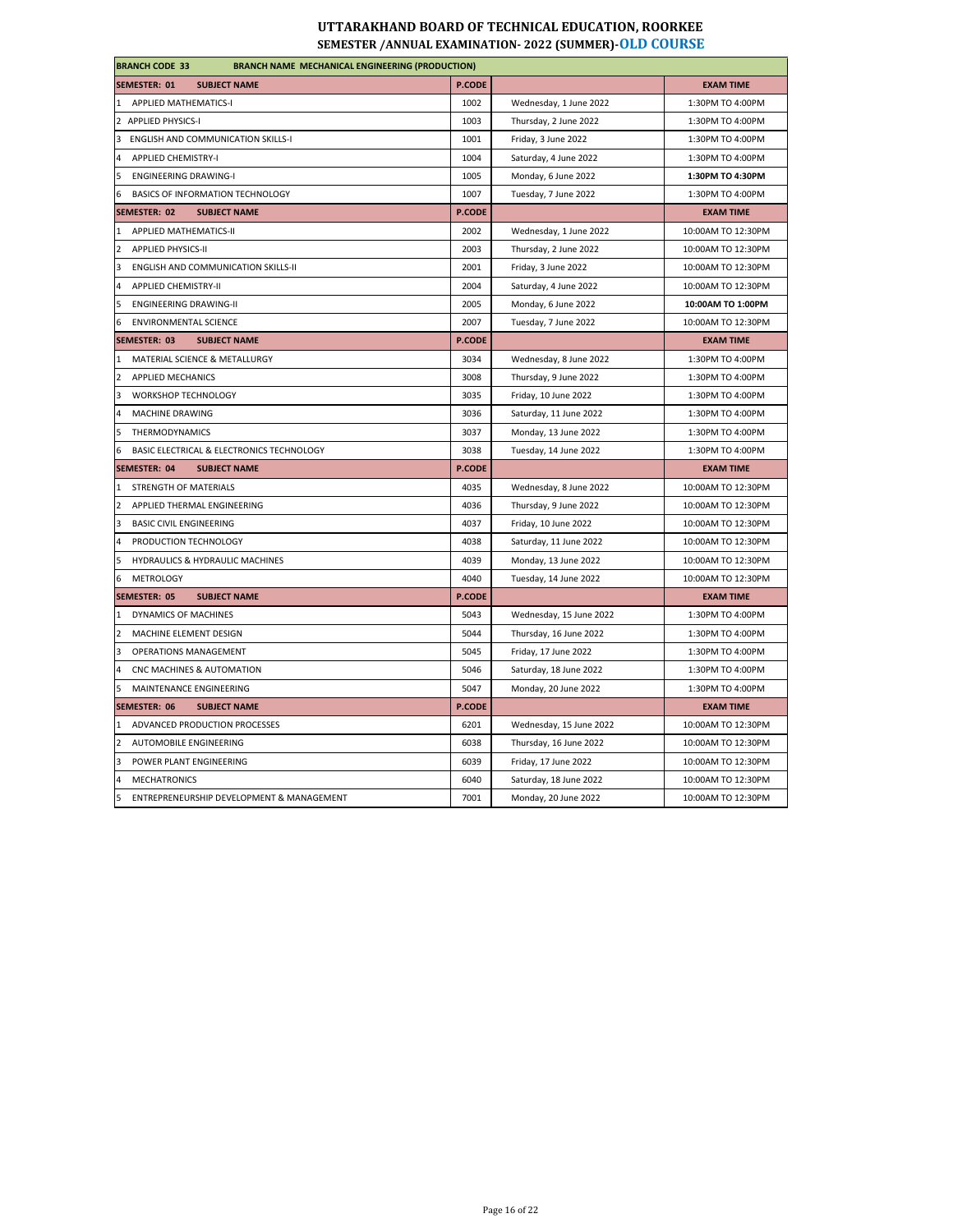| <b>BRANCH CODE 34</b><br><b>BRANCH NAME PRODUCTION ENGINEERING</b> |               |                         |                    |
|--------------------------------------------------------------------|---------------|-------------------------|--------------------|
| <b>SEMESTER: 01</b><br><b>SUBJECT NAME</b>                         | <b>P.CODE</b> |                         | <b>EXAM TIME</b>   |
| 1 APPLIED MATHEMATICS-I                                            | 1002          | Wednesday, 1 June 2022  | 1:30PM TO 4:00PM   |
| 2 APPLIED PHYSICS-I                                                | 1003          | Thursday, 2 June 2022   | 1:30PM TO 4:00PM   |
| 3<br><b>ENGLISH AND COMMUNICATION SKILLS-I</b>                     | 1001          | Friday, 3 June 2022     | 1:30PM TO 4:00PM   |
| 4<br><b>APPLIED CHEMISTRY-I</b>                                    | 1004          | Saturday, 4 June 2022   | 1:30PM TO 4:00PM   |
| 5<br><b>ENGINEERING DRAWING-I</b>                                  | 1005          | Monday, 6 June 2022     | 1:30PM TO 4:30PM   |
| 6<br><b>BASICS OF INFORMATION TECHNOLOGY</b>                       | 1007          | Tuesday, 7 June 2022    | 1:30PM TO 4:00PM   |
| <b>SEMESTER: 02</b><br><b>SUBJECT NAME</b>                         | <b>P.CODE</b> |                         | <b>EXAM TIME</b>   |
| $\mathbf{1}$<br>APPLIED MATHEMATICS-II                             | 2002          | Wednesday, 1 June 2022  | 10:00AM TO 12:30PM |
| $\overline{2}$<br><b>APPLIED PHYSICS-II</b>                        | 2003          | Thursday, 2 June 2022   | 10:00AM TO 12:30PM |
| 3<br>ENGLISH AND COMMUNICATION SKILLS-II                           | 2001          | Friday, 3 June 2022     | 10:00AM TO 12:30PM |
| $\overline{a}$<br><b>APPLIED CHEMISTRY-II</b>                      | 2004          | Saturday, 4 June 2022   | 10:00AM TO 12:30PM |
| 5<br><b>ENGINEERING DRAWING-II</b>                                 | 2005          | Monday, 6 June 2022     | 10:00AM TO 1:00PM  |
| 6<br><b>ENVIRONMENTAL SCIENCE</b>                                  | 2007          | Tuesday, 7 June 2022    | 10:00AM TO 12:30PM |
| <b>SEMESTER: 03</b><br><b>SUBJECT NAME</b>                         | P.CODE        |                         | <b>EXAM TIME</b>   |
| MATERIAL SCIENCE & METALLURGY<br>$\mathbf{1}$                      | 3034          | Wednesday, 8 June 2022  | 1:30PM TO 4:00PM   |
| 2 APPLIED MECHANICS                                                | 3008          | Thursday, 9 June 2022   | 1:30PM TO 4:00PM   |
| 3<br>WORKSHOP TECHNOLOGY                                           | 3035          | Friday, 10 June 2022    | 1:30PM TO 4:00PM   |
| 4<br>MACHINE DRAWING                                               | 3036          | Saturday, 11 June 2022  | 1:30PM TO 4:00PM   |
| 5<br>THERMODYNAMICS                                                | 3037          | Monday, 13 June 2022    | 1:30PM TO 4:00PM   |
| 6<br>BASIC ELECTRICAL & ELECTRONICS TECHNOLOGY                     | 3038          | Tuesday, 14 June 2022   | 1:30PM TO 4:00PM   |
| SEMESTER: 04<br><b>SUBJECT NAME</b>                                | <b>P.CODE</b> |                         | <b>EXAM TIME</b>   |
| 1 STRENGTH OF MATERIALS                                            | 4035          | Wednesday, 8 June 2022  | 10:00AM TO 12:30PM |
| $\overline{2}$<br>APPLIED THERMAL ENGINEERING                      | 4036          | Thursday, 9 June 2022   | 10:00AM TO 12:30PM |
| 3<br><b>BASIC CIVIL ENGINEERING</b>                                | 4037          | Friday, 10 June 2022    | 10:00AM TO 12:30PM |
| $\overline{4}$<br>PRODUCTION TECHNOLOGY                            | 4038          | Saturday, 11 June 2022  | 10:00AM TO 12:30PM |
| 5<br><b>HYDRAULICS &amp; HYDRAULIC MACHINES</b>                    | 4039          | Monday, 13 June 2022    | 10:00AM TO 12:30PM |
| METROLOGY<br>6                                                     | 4040          | Tuesday, 14 June 2022   | 10:00AM TO 12:30PM |
| SEMESTER: 05<br><b>SUBJECT NAME</b>                                | <b>P.CODE</b> |                         | <b>EXAM TIME</b>   |
| 1 DYNAMICS OF MACHINE                                              | 5043          | Wednesday, 15 June 2022 | 1:30PM TO 4:00PM   |
| $\overline{2}$<br>MACHINE ELEMENT DESIGN                           | 5044          | Thursday, 16 June 2022  | 1:30PM TO 4:00PM   |
| 3<br><b>OPERATIONS MANAGEMENT</b>                                  | 5045          | Friday, 17 June 2022    | 1:30PM TO 4:00PM   |
| 4<br>CNC MACHINES & AUTOMATION                                     | 5046          | Saturday, 18 June 2022  | 1:30PM TO 4:00PM   |
| 5<br>MAINTENANCE ENGINEERING                                       | 5047          | Monday, 20 June 2022    | 1:30PM TO 4:00PM   |
| SEMESTER: 06<br><b>SUBJECT NAME</b>                                | <b>P.CODE</b> |                         | <b>EXAM TIME</b>   |
| ADVANCED PRODUCTION PROCESSES<br>$\mathbf{1}$                      | 6201          | Wednesday, 15 June 2022 | 10:00AM TO 12:30PM |
| $\overline{2}$<br>AUTOMOBILE ENGINEERING                           | 6038          | Thursday, 16 June 2022  | 10:00AM TO 12:30PM |
| 3<br>POWER PLANT ENGINEERING                                       | 6039          | Friday, 17 June 2022    | 10:00AM TO 12:30PM |
| 4<br><b>MECHATRONICS</b>                                           | 6040          | Saturday, 18 June 2022  | 10:00AM TO 12:30PM |
| 5<br>ENTREPRENEURSHIP DEVELOPMENT AND MANAGEMENT                   | 7001          | Monday, 20 June 2022    | 10:00AM TO 12:30PM |
|                                                                    |               |                         |                    |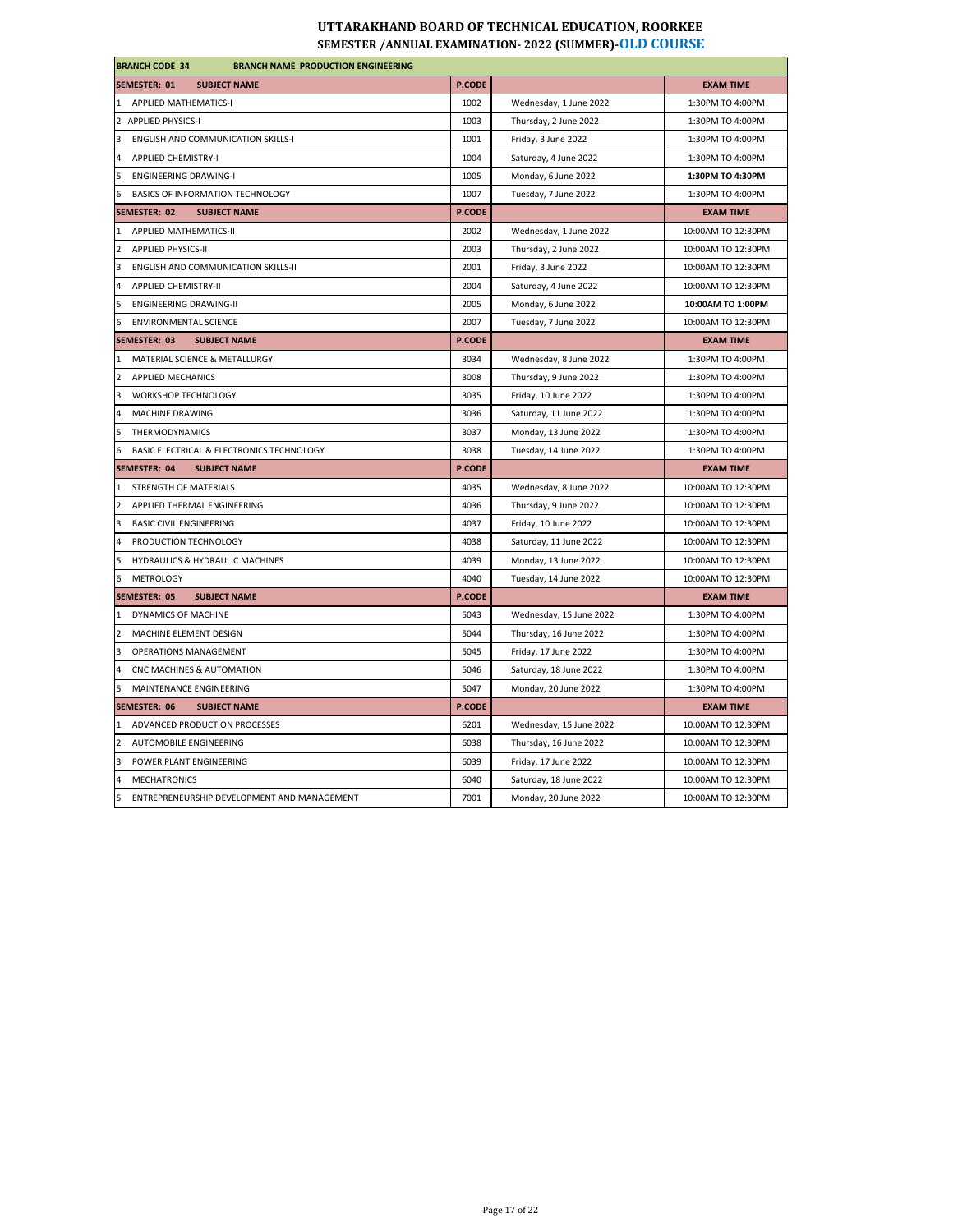| <b>BRANCH CODE 35</b><br><b>BRANCH NAME CIVIL ENGINEERING(CONSTRUCTION TECHNOLOGY)</b> |               |                         |                    |  |
|----------------------------------------------------------------------------------------|---------------|-------------------------|--------------------|--|
| <b>SEMESTER: 01</b><br><b>SUBJECT NAME</b>                                             | <b>P.CODE</b> |                         | <b>EXAM TIME</b>   |  |
| APPLIED MATHEMATICS-I<br>1                                                             | 1002          | Wednesday, 1 June 2022  | 1:30PM TO 4:00PM   |  |
| 2 APPLIED PHYSICS-I                                                                    | 1003          | Thursday, 2 June 2022   | 1:30PM TO 4:00PM   |  |
| 3<br>ENGLISH AND COMMUNICATION SKILLS-I                                                | 1001          | Friday, 3 June 2022     | 1:30PM TO 4:00PM   |  |
| <b>APPLIED CHEMISTRY-I</b>                                                             | 1004          | Saturday, 4 June 2022   | 1:30PM TO 4:00PM   |  |
| <b>ENGINEERING DRAWING-I</b>                                                           | 1005          | Monday, 6 June 2022     | 1:30PM TO 4:30PM   |  |
| BASICS OF INFORMATION TECHNOLOGY<br>6                                                  | 1007          | Tuesday, 7 June 2022    | 1:30PM TO 4:00PM   |  |
| <b>SEMESTER: 02</b><br><b>SUBJECT NAME</b>                                             | P.CODE        |                         | <b>EXAM TIME</b>   |  |
| APPLIED MATHEMATICS-II<br>$\mathbf{1}$                                                 | 2002          | Wednesday, 1 June 2022  | 10:00AM TO 12:30PM |  |
| $\overline{2}$<br><b>APPLIED PHYSICS-II</b>                                            | 2003          | Thursday, 2 June 2022   | 10:00AM TO 12:30PM |  |
| 3<br>ENGLISH AND COMMUNICATION SKILLS-II                                               | 2001          | Friday, 3 June 2022     | 10:00AM TO 12:30PM |  |
| 4<br><b>APPLIED CHEMISTRY-II</b>                                                       | 2004          | Saturday, 4 June 2022   | 10:00AM TO 12:30PM |  |
| 5<br><b>ENGINEERING DRAWING-II</b>                                                     | 2005          | Monday, 6 June 2022     | 10:00AM TO 1:00PM  |  |
| 6<br><b>ENVIRONMENTAL SCIENCE</b>                                                      | 2007          | Tuesday, 7 June 2022    | 10:00AM TO 12:30PM |  |
| <b>SEMESTER: 03</b><br><b>SUBJECT NAME</b>                                             | <b>P.CODE</b> |                         | <b>EXAM TIME</b>   |  |
| <b>FLUID MECHANICS</b><br>1                                                            | 3007          | Wednesday, 8 June 2022  | 1:30PM TO 4:00PM   |  |
| 2<br>APPLIED MECHANICS                                                                 | 3008          | Thursday, 9 June 2022   | 1:30PM TO 4:00PM   |  |
| 3<br>SURVEYING-I                                                                       | 3009          | Friday, 10 June 2022    | 1:30PM TO 4:00PM   |  |
| <b>CONSRUCTION MATERIALS</b><br>$\Delta$                                               | 3010          | Saturday, 11 June 2022  | 1:30PM TO 4:00PM   |  |
| <b>BUILDING CONSTRUCTION</b><br>5                                                      | 3011          | Monday, 13 June 2022    | 1:30PM TO 4:00PM   |  |
| 6<br><b>BUILDING DRAWING</b>                                                           | 3012          | Tuesday, 14 June 2022   | 1:30PM TO 4:30PM   |  |
| 7<br>ELECTRICAI & MECHANICAL ENGINEERING SYSTEMS                                       | 3013          | Wednesday, 15 June 2022 | 1:30PM TO 4:00PM   |  |
| SEMESTER: 04<br><b>SUBJECT NAME</b>                                                    | <b>P.CODE</b> |                         | <b>EXAM TIME</b>   |  |
| $\mathbf{1}$<br><b>CONCRETE TECHNOLOGY</b>                                             | 4007          | Wednesday, 8 June 2022  | 10:00AM TO 12:30PM |  |
| $\overline{2}$<br>SOIL & FOUNDATION ENGINEERING                                        | 4008          | Thursday, 9 June 2022   | 10:00AM TO 12:30PM |  |
| WATER SUPPLY & WASTE WATER ENGINEERING<br>3                                            | 4009          | Friday, 10 June 2022    | 10:00AM TO 12:30PM |  |
| $\overline{4}$<br><b>IRRIGATION ENGINEERING</b>                                        | 4010          | Saturday, 11 June 2022  | 10:00AM TO 12:30PM |  |
| 5<br>SURVEYING-II                                                                      | 4011          | Monday, 13 June 2022    | 10:00AM TO 12:30PM |  |
| STRUCTURAL MECHANICS<br>6                                                              | 4012          | Tuesday, 14 June 2022   | 10:00AM TO 12:30PM |  |
| PHE & IRRIGATION ENGINEERING DRAWING<br>$\overline{7}$                                 | 4013          | Wednesday, 15 June 2022 | 10:00AM TO 1:00PM  |  |
| <b>SEMESTER: 05</b><br><b>SUBJECT NAME</b>                                             | <b>P.CODE</b> |                         | <b>EXAM TIME</b>   |  |
| REINFORCED CONCRETE DESIGN<br>$\mathbf{1}$                                             | 5008          | Thursday, 16 June 2022  | 1:30PM TO 4:30PM   |  |
| HIGHWAY & AIRPORT ENGINEERING                                                          | 5009          | Friday, 17 June 2022    | 1:30PM TO 4:00PM   |  |
| 3<br>RAILWAYS, BRIDGES & TUNNELS                                                       | 5010          | Saturday, 18 June 2022  | 1:30PM TO 4:00PM   |  |
| $\overline{4}$<br><b>QUANTITY SURVEYING &amp; VALUATION</b>                            | 5011          | Monday, 20 June 2022    | 1:30PM TO 4:00PM   |  |
| REPAIR & MAINTENANCE OF BUILDINGS<br>5                                                 | 5012          | Wednesday, 22 June 2022 | 1:30PM TO 4:00PM   |  |
| SEMESTER: 06<br><b>SUBJECT NAME</b>                                                    | <b>P.CODE</b> |                         | <b>EXAM TIME</b>   |  |
| STEEL STRUCTURE DESIGN<br>$\mathbf{1}$                                                 | 6008          | Thursday, 16 June 2022  | 10:00AM TO 1:00PM  |  |
| EARTHQUAKE RESISTANT BUILDING CONSTRUCTION<br>$\overline{2}$                           | 6009          | Friday, 17 June 2022    | 10:00AM TO 12:30PM |  |
|                                                                                        |               |                         |                    |  |
| CONSTRUCTION MANAGEMENT AND ACCOUNTS & ENTREPRENEURSHIP<br>з                           | 6010          | Saturday, 18 June 2022  | 10:00AM TO 12:30PM |  |
| 4<br>ADVANCED CONSTRUCTION TECHNOLOGY                                                  | 6011          | Monday, 20 June 2022    | 10:00AM TO 12:30PM |  |
| 5<br>ENVIRONMENTAL POLLUTION CONTROL                                                   | 6012          | Tuesday, 21 June 2022   | 10:00AM TO 12:30PM |  |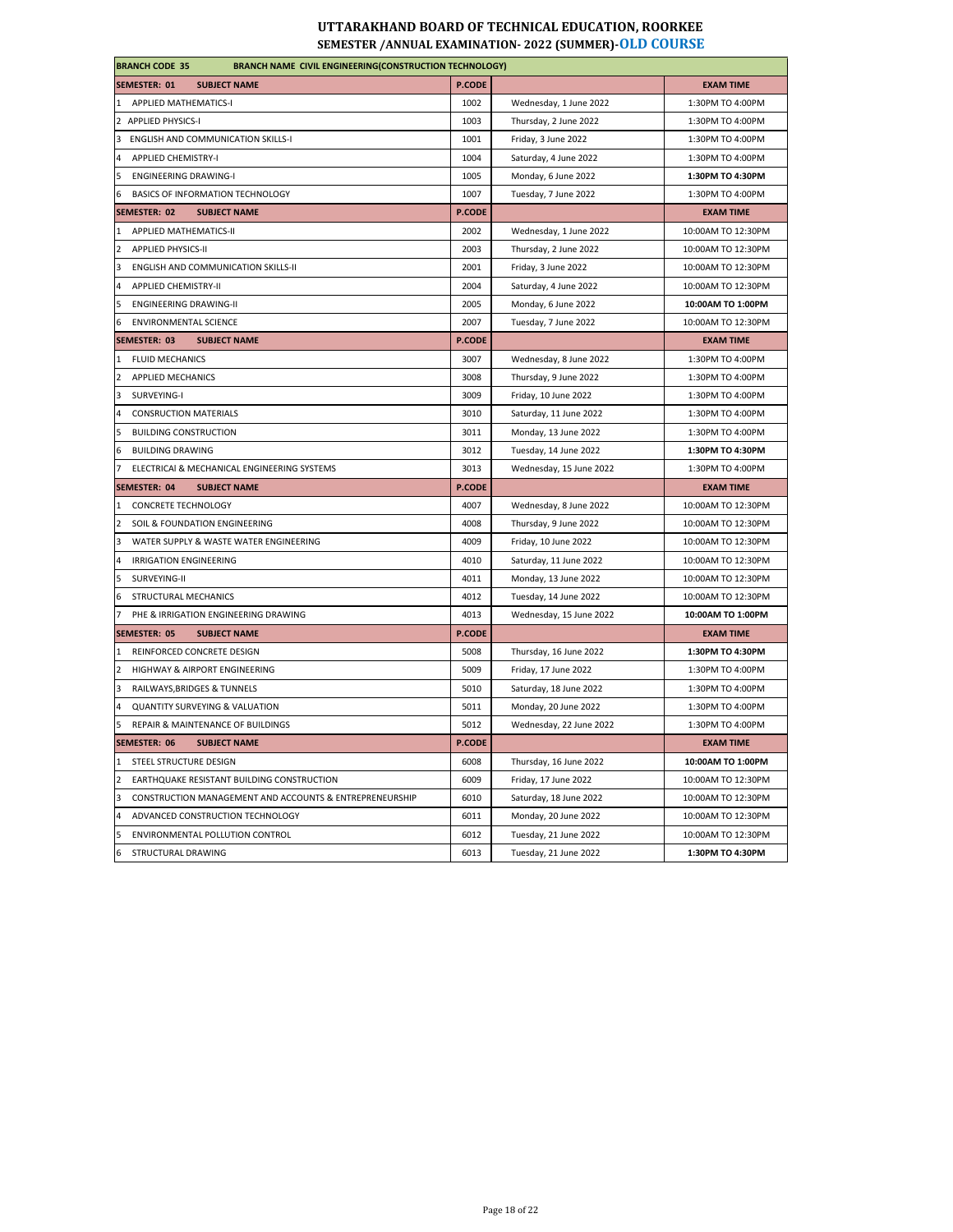| <b>BRANCH CODE 36</b><br><b>BRANCH NAME ELECTRONICS &amp; TELECOMMUNICATION ENGINEERING</b>                   |               |                        |                    |
|---------------------------------------------------------------------------------------------------------------|---------------|------------------------|--------------------|
| <b>SEMESTER: 01</b><br><b>SUBJECT NAME</b>                                                                    | <b>P.CODE</b> |                        | <b>EXAM TIME</b>   |
| 1 APPLIED MATHEMATICS-I                                                                                       | 1002          | Wednesday, 1 June 2022 | 1:30PM TO 4:00PM   |
| 2 APPLIED PHYSICS-I                                                                                           | 1003          | Thursday, 2 June 2022  | 1:30PM TO 4:00PM   |
| <b>ENGLISH AND COMMUNICATION SKILLS-I</b><br>3                                                                | 1001          | Friday, 3 June 2022    | 1:30PM TO 4:00PM   |
| <b>APPLIED CHEMISTRY-I</b><br>4                                                                               | 1004          | Saturday, 4 June 2022  | 1:30PM TO 4:00PM   |
| 5<br><b>ENGINEERING DRAWING-I</b>                                                                             | 1006          | Monday, 6 June 2022    | 1:30PM TO 4:30PM   |
| 6<br>BASICS OF INFORMATION TECHNOLOGY                                                                         | 1007          | Tuesday, 7 June 2022   | 1:30PM TO 4:00PM   |
| SEMESTER: 02<br><b>SUBJECT NAME</b>                                                                           | <b>P.CODE</b> |                        | <b>EXAM TIME</b>   |
| 1<br><b>APPLIED MATHEMATICS-II</b>                                                                            | 2002          | Wednesday, 1 June 2022 | 10:00AM TO 12:30PM |
| $\overline{2}$<br><b>APPLIED PHYSICS-II</b>                                                                   | 2003          | Thursday, 2 June 2022  | 10:00AM TO 12:30PM |
| 3<br>ENGLISH AND COMMUNICATION SKILLS-II                                                                      | 2001          | Friday, 3 June 2022    | 10:00AM TO 12:30PM |
| <b>APPLIED CHEMISTRY-II</b><br>4                                                                              | 2004          | Saturday, 4 June 2022  | 10:00AM TO 12:30PM |
| 5<br><b>ENGINEERING DRAWING-II</b>                                                                            | 2006          | Monday, 6 June 2022    | 10:00AM TO 1:00PM  |
| 6<br><b>ENVIRONMENTAL SCIENCE</b>                                                                             | 2007          | Tuesday, 7 June 2022   | 10:00AM TO 12:30PM |
| <b>SEMESTER: 03</b><br><b>SUBJECT NAME</b>                                                                    | <b>P.CODE</b> |                        | <b>EXAM TIME</b>   |
| 3<br>DIGITAL ELECTRONICS                                                                                      | 3028          | Wednesday, 8 June 2022 | 1:30PM TO 4:00PM   |
| 4<br><b>COMMUNICATION ENGINEERING</b>                                                                         | 3029          | Thursday, 9 June 2022  | 1:30PM TO 4:00PM   |
| 5<br>COMPUTER POGRAMMING USING C                                                                              | 3031          | Friday, 10 June 2022   | 1:30PM TO 4:00PM   |
| <b>SEMESTER: 04</b><br><b>SUBJECT NAME</b>                                                                    | <b>P.CODE</b> |                        | <b>EXAM TIME</b>   |
| <b>ELECTRONICS CIRCUIT</b><br>$\mathbf{1}$                                                                    | 4026          | Wednesday, 8 June 2022 | 10:00AM TO 12:30PM |
| 3<br>ELECTRONIC MEASURING INSTRUMENTS                                                                         | 4028          | Thursday, 9 June 2022  | 10:00AM TO 12:30PM |
| NETWORK FILTER AND TRANSMISSION LINES<br>4                                                                    | 4029          | Friday, 10 June 2022   | 10:00AM TO 12:30PM |
| ENTREPRENEURSHIP DEVELOPMENT AND MANAGEMENT<br>6                                                              | 7001          | Monday, 20 June 2022   | 10:00AM TO 12:30PM |
| <b>SEMESTER: 06</b><br><b>SUBJECT NAME</b>                                                                    | P.CODE        |                        | <b>EXAM TIME</b>   |
| 1 OPTICAL FIBER COMMUNICATION                                                                                 | 6027          | Monday, 13 June 2022   | 10:00AM TO 12:30PM |
| <b>BRANCH CODE 37</b><br><b>BRANCH NAME ELECTRONICS &amp; COMMUNICATION ENGINEERING (INDUSTRY INTEGRATED)</b> |               |                        |                    |
| <b>SEMESTER: 01</b><br><b>SUBJECT NAME</b>                                                                    | P.CODE        |                        | <b>EXAM TIME</b>   |
| APPLIED MATHEMATICS-I                                                                                         | 1002          | Wednesday, 1 June 2022 | 1:30PM TO 4:00PM   |
| 2 APPLIED PHYSICS-I                                                                                           | 1003          | Thursday, 2 June 2022  | 1:30PM TO 4:00PM   |
| 3<br><b>ENGLISH AND COMMUNICATION SKILLS-I</b>                                                                | 1001          | Friday, 3 June 2022    | 1:30PM TO 4:00PM   |
| <b>APPLIED CHEMISTRY-I</b><br>4                                                                               | 1004          | Saturday, 4 June 2022  | 1:30PM TO 4:00PM   |
| 5<br><b>ENGINEERING DRAWING-I</b>                                                                             | 1006          | Monday, 6 June 2022    | 1:30PM TO 4:30PM   |
| 6<br><b>BASICS OF INFORMATION TECHNOLOGY</b>                                                                  | 1007          | Tuesday, 7 June 2022   | 1:30PM TO 4:00PM   |
| <b>SEMESTER: 02</b><br><b>SUBJECT NAME</b>                                                                    | <b>P.CODE</b> |                        | <b>EXAM TIME</b>   |
| 1<br>APPLIED MATHEMATICS-II                                                                                   | 2002          | Wednesday, 1 June 2022 | 10:00AM TO 12:30PM |
| <b>APPLIED PHYSICS-II</b><br>$\overline{2}$                                                                   | 2003          | Thursday, 2 June 2022  | 10:00AM TO 12:30PM |
| 3<br>ENGLISH AND COMMUNICATION SKILLS-II                                                                      | 2001          | Friday, 3 June 2022    | 10:00AM TO 12:30PM |
| 4<br>APPLIED CHEMISTRY-II                                                                                     | 2004          | Saturday, 4 June 2022  | 10:00AM TO 12:30PM |
| 5<br><b>ENGINEERING DRAWING-II</b>                                                                            | 2006          | Monday, 6 June 2022    | 10:00AM TO 1:00PM  |
| 6<br><b>ENVIRONMENTAL SCIENCE</b>                                                                             | 2007          | Tuesday, 7 June 2022   | 10:00AM TO 12:30PM |
| SEMESTER: 03<br><b>SUBJECT NAME</b>                                                                           | <b>P.CODE</b> |                        | <b>EXAM TIME</b>   |
| <b>DIGITAL ELECTRONICS</b><br>3                                                                               | 3028          | Wednesday, 8 June 2022 | 1:30PM TO 4:00PM   |
| <b>COMMUNICATION ENGINEERING</b><br>4                                                                         | 3029          | Thursday, 9 June 2022  | 1:30PM TO 4:00PM   |
| 5<br>COMPUTER POGRAMMING USING C                                                                              | 3031          | Friday, 10 June 2022   | 1:30PM TO 4:00PM   |
| <b>SEMESTER: 04</b><br><b>SUBJECT NAME</b>                                                                    | <b>P.CODE</b> |                        | <b>EXAM TIME</b>   |
| <b>ELECTRONICS CIRCUIT</b><br>1                                                                               | 4026          | Wednesday, 8 June 2022 | 10:00AM TO 12:30PM |
| 3<br>ELECTRONIC MEASURING INSTRUMENTS                                                                         | 4028          | Thursday, 9 June 2022  | 10:00AM TO 12:30PM |
| 4<br>NETWORK FILTER AND TRANSMISSION LINES                                                                    | 4029          | Friday, 10 June 2022   | 10:00AM TO 12:30PM |
| ENTREPRENEURSHIP DEVELOPMENT AND MANAGEMENT<br>6                                                              | 7001          | Monday, 20 June 2022   | 10:00AM TO 12:30PM |
| SEMESTER: 06<br><b>SUBJECT NAME</b>                                                                           | <b>P.CODE</b> |                        | <b>EXAM TIME</b>   |
| 1 OPTICAL FIBER COMMUNICATION                                                                                 | 6027          | Monday, 13 June 2022   | 10:00AM TO 12:30PM |
| 4<br>MICRO CONTROLLER AND EMBEDDED SYSTEM                                                                     | 6029          |                        | 10:00AM TO 12:30PM |
|                                                                                                               |               | Thursday, 16 June 2022 |                    |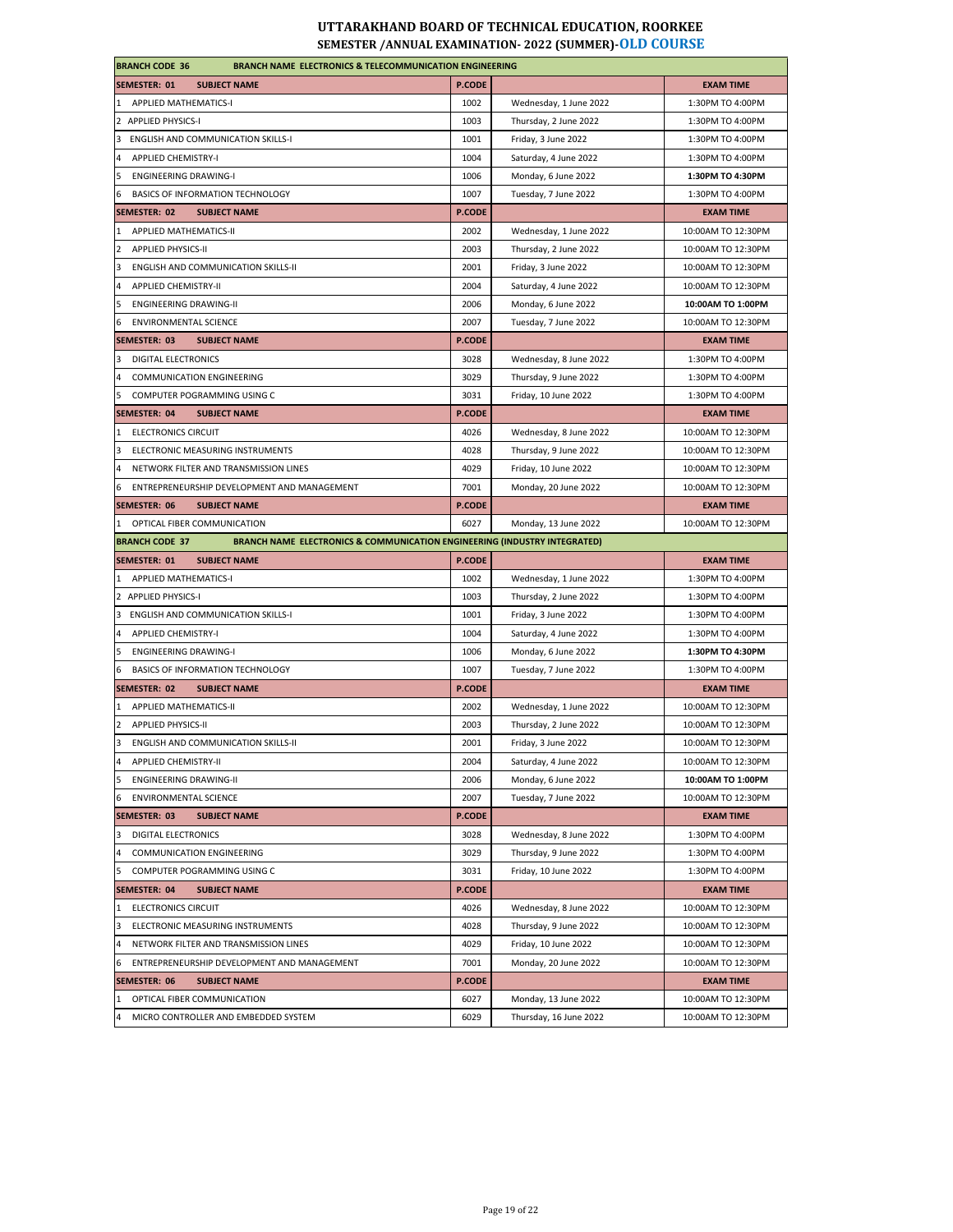| <b>BRANCH CODE 38</b><br><b>BRANCH NAME ELECTRONICS &amp; COMMUNICATION ENGINEERING (TECH. ELEX. RADIO)</b>    |               |                         |                    |
|----------------------------------------------------------------------------------------------------------------|---------------|-------------------------|--------------------|
| <b>SEMESTER: 01</b><br><b>SUBJECT NAME</b>                                                                     | P.CODE        |                         | <b>EXAM TIME</b>   |
| 1 APPLIED MATHEMATICS-I                                                                                        | 1002          | Wednesday, 1 June 2022  | 1:30PM TO 4:00PM   |
| 2 APPLIED PHYSICS-I                                                                                            | 1003          | Thursday, 2 June 2022   | 1:30PM TO 4:00PM   |
| 3 ENGLISH AND COMMUNICATION SKILLS-I                                                                           | 1001          | Friday, 3 June 2022     | 1:30PM TO 4:00PM   |
| <b>APPLIED CHEMISTRY-I</b><br>4                                                                                | 1004          | Saturday, 4 June 2022   | 1:30PM TO 4:00PM   |
| <b>ENGINEERING DRAWING-I</b><br>5                                                                              | 1006          | Monday, 6 June 2022     | 1:30PM TO 4:30PM   |
| BASICS OF INFORMATION TECHNOLOGY<br>6                                                                          | 1007          | Tuesday, 7 June 2022    | 1:30PM TO 4:00PM   |
| SEMESTER: 02<br><b>SUBJECT NAME</b>                                                                            | <b>P.CODE</b> |                         | <b>EXAM TIME</b>   |
| APPLIED MATHEMATICS-II                                                                                         | 2002          | Wednesday, 1 June 2022  | 10:00AM TO 12:30PM |
| $\overline{2}$<br><b>APPLIED PHYSICS-II</b>                                                                    | 2003          | Thursday, 2 June 2022   | 10:00AM TO 12:30PM |
| 3<br>ENGLISH AND COMMUNICATION SKILLS-II                                                                       | 2001          | Friday, 3 June 2022     | 10:00AM TO 12:30PM |
| <b>APPLIED CHEMISTRY-II</b>                                                                                    | 2004          | Saturday, 4 June 2022   | 10:00AM TO 12:30PM |
| 5<br><b>ENGINEERING DRAWING-II</b>                                                                             | 2006          | Monday, 6 June 2022     | 10:00AM TO 1:00PM  |
| <b>ENVIRONMENTAL SCIENCE</b><br>6                                                                              | 2007          | Tuesday, 7 June 2022    | 10:00AM TO 12:30PM |
| <b>SEMESTER: 03</b><br><b>SUBJECT NAME</b>                                                                     | <b>P.CODE</b> |                         | <b>EXAM TIME</b>   |
| DIGITAL ELECTRONICS<br>3                                                                                       | 3028          | Wednesday, 8 June 2022  | 1:30PM TO 4:00PM   |
| <b>COMMUNICATION ENGINEERING</b><br>4                                                                          | 3029          | Thursday, 9 June 2022   | 1:30PM TO 4:00PM   |
|                                                                                                                | 3031          |                         | 1:30PM TO 4:00PM   |
| COMPUTER POGRAMMING USING C<br>5<br><b>SEMESTER: 04</b><br><b>SUBJECT NAME</b>                                 | <b>P.CODE</b> | Friday, 10 June 2022    | <b>EXAM TIME</b>   |
| 1 ELECTRONICS CIRCUIT                                                                                          |               |                         |                    |
|                                                                                                                | 4026          | Wednesday, 8 June 2022  | 10:00AM TO 12:30PM |
| ELECTRONIC MEASURING INSTRUMENTS<br>3                                                                          | 4028          | Thursday, 9 June 2022   | 10:00AM TO 12:30PM |
| NETWORK FILTER AND TRANSMISSION LINES                                                                          | 4029          | Friday, 10 June 2022    | 10:00AM TO 12:30PM |
| ENTREPRENEURSHIP DEVELOPMENT AND MANAGEMENT<br>6                                                               | 7001          | Monday, 20 June 2022    | 10:00AM TO 12:30PM |
| <b>SEMESTER: 06</b><br><b>SUBJECT NAME</b>                                                                     | P.CODE        |                         | <b>EXAM TIME</b>   |
| OPTICAL FIBER COMMUNICATION                                                                                    | 6027          | Monday, 13 June 2022    | 10:00AM TO 12:30PM |
| MOBILE COMMUNICATION<br>2                                                                                      | 6028          | Saturday, 11 June 2022  | 10:00AM TO 12:30PM |
| MICRO CONTROLLERS AND EMBEDDED SYSTEM<br>3                                                                     | 6029          | Thursday, 16 June 2022  | 10:00AM TO 12:30PM |
| <b>BRANCH NAME - ELECTRONICS ENGINEERING (SPECIALIZATION IN CONSUMER ELECTRONICS)</b><br><b>BRANCH CODE 39</b> |               |                         |                    |
| <b>SUBJECT NAME</b><br>SEMESTER: 01                                                                            | <b>P.CODE</b> |                         | <b>EXAM TIME</b>   |
| 1 APPLIED MATHEMATICS-I                                                                                        | 1002          | Wednesday, 1 June 2022  | 1:30PM TO 4:00PM   |
| 2 APPLIED PHYSICS-I                                                                                            | 1003          | Thursday, 2 June 2022   | 1:30PM TO 4:00PM   |
| 3 ENGLISH AND COMMUNICATION SKILLS-I                                                                           | 1001          | Friday, 3 June 2022     | 1:30PM TO 4:00PM   |
| <b>APPLIED CHEMISTRY-I</b><br>4                                                                                | 1004          | Saturday, 4 June 2022   | 1:30PM TO 4:00PM   |
| <b>ENGINEERING DRAWING-I</b><br>5                                                                              | 1006          | Monday, 6 June 2022     | 1:30PM TO 4:30PM   |
| BASICS OF INFORMATION TECHNOLOGY<br>6                                                                          | 1007          | Tuesday, 7 June 2022    | 1:30PM TO 4:00PM   |
| SEMESTER: 02<br><b>SUBJECT NAME</b>                                                                            | <b>P.CODE</b> |                         | <b>EXAM TIME</b>   |
| APPLIED MATHEMATICS-II<br>$\mathbf{1}$                                                                         | 2002          | Wednesday, 1 June 2022  | 10:00AM TO 12:30PM |
| 2<br><b>APPLIED PHYSICS-II</b>                                                                                 | 2003          | Thursday, 2 June 2022   | 10:00AM TO 12:30PM |
| ENGLISH AND COMMUNICATION SKILLS-II                                                                            | 2001          | Friday, 3 June 2022     | 10:00AM TO 12:30PM |
| 4<br><b>APPLIED CHEMISTRY-II</b>                                                                               | 2004          | Saturday, 4 June 2022   | 10:00AM TO 12:30PM |
| 5<br><b>ENGINEERING DRAWING-II</b>                                                                             | 2006          | Monday, 6 June 2022     | 10:00AM TO 1:00PM  |
| ENVIRONMENTAL SCIENCE<br>6                                                                                     | 2007          | Tuesday, 7 June 2022    | 10:00AM TO 12:30PM |
| SEMESTER: 03<br><b>SUBJECT NAME</b>                                                                            | <b>P.CODE</b> |                         | <b>EXAM TIME</b>   |
| <b>DIGITAL ELECTRONICS</b><br>3                                                                                | 3028          | Wednesday, 8 June 2022  | 1:30PM TO 4:00PM   |
| <b>COMMUNICATION ENGINEERING</b><br>4                                                                          | 3029          | Thursday, 9 June 2022   | 1:30PM TO 4:00PM   |
| COMPUTER POGRAMMING USING C<br>5                                                                               | 3031          | Friday, 10 June 2022    | 1:30PM TO 4:00PM   |
| <b>SUBJECT NAME</b><br><b>SEMESTER: 04</b>                                                                     | <b>P.CODE</b> |                         | <b>EXAM TIME</b>   |
| <b>ELECTRONICS CIRCUIT</b><br>1                                                                                | 4026          | Wednesday, 8 June 2022  | 10:00AM TO 12:30PM |
| 3<br>ELECTRONIC MEASURING INSTRUMENTS                                                                          | 4028          | Thursday, 9 June 2022   | 10:00AM TO 12:30PM |
| NETWORK FILTER AND TRANSMISSION LINES                                                                          | 4029          | Friday, 10 June 2022    | 10:00AM TO 12:30PM |
| 4<br>ENTREPRENEURSHIP DEVELOPMENT AND MANAGEMENT<br>6                                                          | 7001          | Monday, 20 June 2022    | 10:00AM TO 12:30PM |
|                                                                                                                | P.CODE        |                         |                    |
| SEMESTER: 05<br><b>SUBJECT NAME</b>                                                                            |               |                         | <b>EXAM TIME</b>   |
| 3 ELECTRONICS IN INDUSTRY                                                                                      | 5033          | Saturday, 11 June 2022  | 1:30PM TO 4:00PM   |
| SEMESTER: 06<br><b>SUBJECT NAME</b>                                                                            | <b>P.CODE</b> |                         | <b>EXAM TIME</b>   |
| 1 OPTICAL FIBER COMMUNICATION                                                                                  | 6027          | Monday, 13 June 2022    | 10:00AM TO 12:30PM |
| MOBILE COMMUNICATION<br>$\overline{2}$                                                                         | 6028          | Saturday, 11 June 2022  | 10:00AM TO 12:30PM |
| <b>COMPUTER NETWORKS</b><br>3                                                                                  | 6030          | Tuesday, 14 June 2022   | 10:00AM TO 12:30PM |
| PROGRAMMABLE LOGIC CONTROLLER<br>4                                                                             | 6031          | Wednesday, 15 June 2022 | 10:00AM TO 12:30PM |
| MICROCONTROLLER AND EMBEDDED SYSTEM<br>5                                                                       | 6029          | Thursday, 16 June 2022  | 10:00AM TO 12:30PM |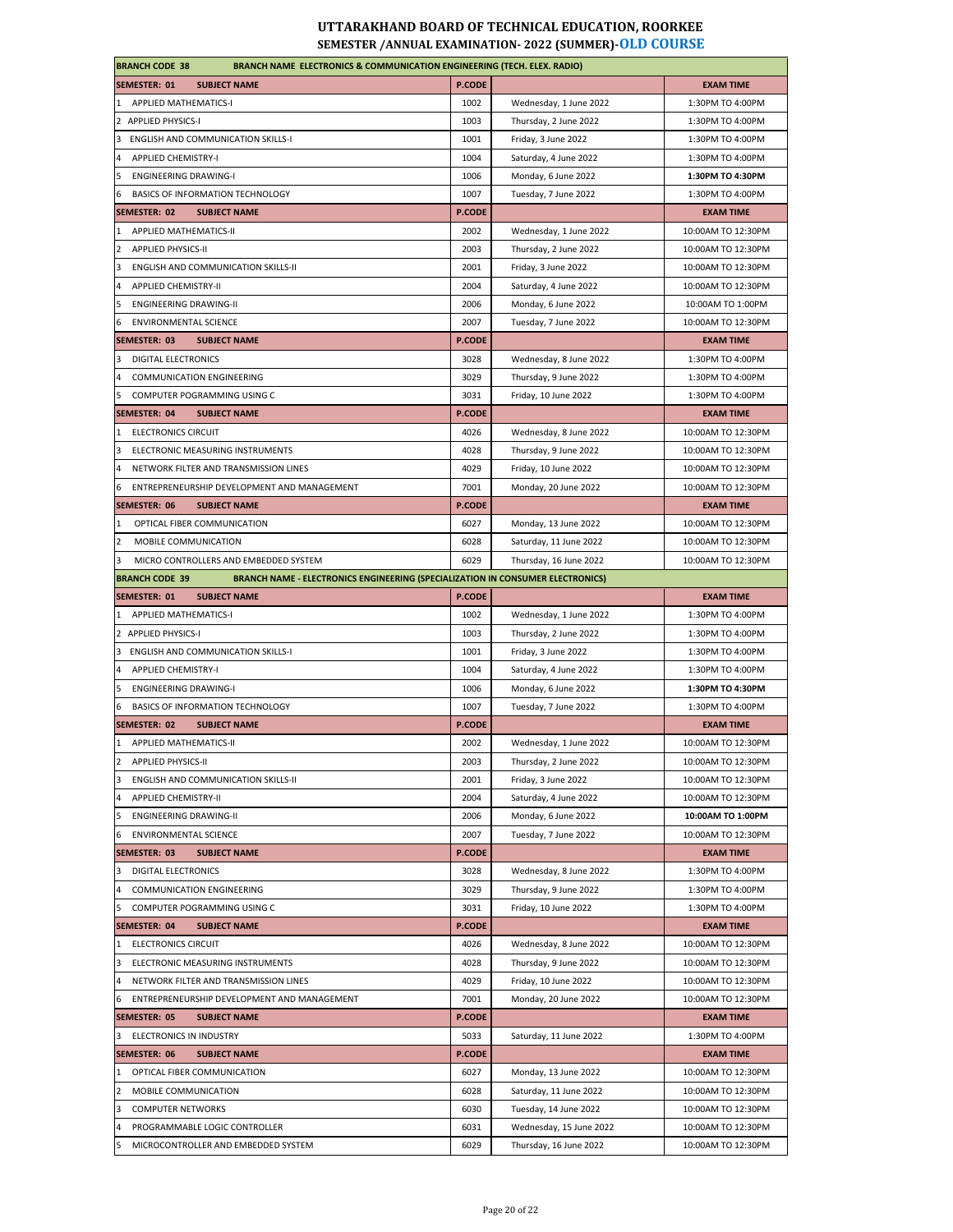| <b>BRANCH CODE 40</b><br><b>BRANCH NAME -CIVIL ENGINEERING (ENVIRONMENTAL &amp; POLLUTION CONTROL)</b> |               |                         |                    |
|--------------------------------------------------------------------------------------------------------|---------------|-------------------------|--------------------|
| <b>SEMESTER: 01</b><br><b>SUBJECT NAME</b>                                                             | <b>P.CODE</b> |                         | <b>EXAM TIME</b>   |
| APPLIED MATHEMATICS-I<br>1                                                                             | 1002          | Wednesday, 1 June 2022  | 1:30PM TO 4:00PM   |
| 2 APPLIED PHYSICS-I                                                                                    | 1003          | Thursday, 2 June 2022   | 1:30PM TO 4:00PM   |
| 3<br><b>ENGLISH AND COMMUNICATION SKILLS-I</b>                                                         | 1001          | Friday, 3 June 2022     | 1:30PM TO 4:00PM   |
| $\overline{4}$<br><b>APPLIED CHEMISTRY-I</b>                                                           | 1004          | Saturday, 4 June 2022   | 1:30PM TO 4:00PM   |
| 5<br><b>ENGINEERING DRAWING-I</b>                                                                      | 1005          | Monday, 6 June 2022     | 1:30PM TO 4:30PM   |
| 6<br>BASICS OF INFORMATION TECHNOLOGY                                                                  | 1007          | Tuesday, 7 June 2022    | 1:30PM TO 4:00PM   |
| SEMESTER: 02<br><b>SUBJECT NAME</b>                                                                    | <b>P.CODE</b> |                         | <b>EXAM TIME</b>   |
| APPLIED MATHEMATICS-II<br>$\mathbf{1}$                                                                 | 2002          | Wednesday, 1 June 2022  | 10:00AM TO 12:30PM |
| APPLIED PHYSICS-II<br>$\overline{2}$                                                                   | 2003          | Thursday, 2 June 2022   | 10:00AM TO 12:30PM |
| $\overline{\mathbf{3}}$<br>ENGLISH AND COMMUNICATION SKILLS-II                                         | 2001          | Friday, 3 June 2022     | 10:00AM TO 12:30PM |
| <b>APPLIED CHEMISTRY-II</b><br>$\overline{a}$                                                          | 2004          | Saturday, 4 June 2022   | 10:00AM TO 12:30PM |
| 5<br><b>ENGINEERING DRAWING-II</b>                                                                     | 2005          | Monday, 6 June 2022     | 10:00AM TO 1:00PM  |
| 6<br><b>ENVIRONMENTAL SCIENCE</b>                                                                      | 2007          | Tuesday, 7 June 2022    | 10:00AM TO 12:30PM |
| SEMESTER: 03<br><b>SUBJECT NAME</b>                                                                    | <b>P.CODE</b> |                         | <b>EXAM TIME</b>   |
| <b>FLUID MECHANICS</b><br>1                                                                            | 3007          | Wednesday, 8 June 2022  | 1:30PM TO 4:00PM   |
| <b>APPLIED MECHANICS</b>                                                                               | 3008          | Thursday, 9 June 2022   | 1:30PM TO 4:00PM   |
| 3<br>SURVEYING-I                                                                                       | 3009          | Friday, 10 June 2022    | 1:30PM TO 4:00PM   |
| $\overline{4}$<br><b>CONSRUCTION MATERIALS</b>                                                         | 3010          | Saturday, 11 June 2022  | 1:30PM TO 4:00PM   |
| <b>BUILDING CONSTRUCTION</b><br>5                                                                      | 3011          | Monday, 13 June 2022    | 1:30PM TO 4:00PM   |
| <b>BUILDING DRAWING</b><br>6                                                                           | 3012          | Tuesday, 14 June 2022   | 1:30PM TO 4:30PM   |
| $\overline{7}$<br>ELECTRICAI & MECHANICAL ENGINEERING SYSTEMS                                          | 3013          | Wednesday, 15 June 2022 | 1:30PM TO 4:00PM   |
| <b>SEMESTER: 04</b><br><b>SUBJECT NAME</b>                                                             | <b>P.CODE</b> |                         | <b>EXAM TIME</b>   |
| <b>CONCRETE TECHNOLOGY</b>                                                                             | 4007          | Wednesday, 8 June 2022  | 10:00AM TO 12:30PM |
| $\overline{2}$<br>SOIL & FOUNDATION ENGINEERING                                                        | 4008          | Thursday, 9 June 2022   | 10:00AM TO 12:30PM |
| WATER SUPPLY & WASTE WATER ENGINEERING<br>3                                                            | 4009          | Friday, 10 June 2022    | 10:00AM TO 12:30PM |
| <b>IRRIGATION ENGINEERING</b><br>$\overline{a}$                                                        | 4010          | Saturday, 11 June 2022  | 10:00AM TO 12:30PM |
| 5<br>SURVEYING-II                                                                                      | 4011          | Monday, 13 June 2022    | 10:00AM TO 12:30PM |
| STRUCTURAL MECHANICS<br>6                                                                              | 4012          | Tuesday, 14 June 2022   | 10:00AM TO 12:30PM |
| PHE & IRRIGATION ENGINEERING DRAWING                                                                   | 4013          | Wednesday, 15 June 2022 | 10:00AM TO 1:00PM  |
| SEMESTER: 05<br><b>SUBJECT NAME</b>                                                                    | <b>P.CODE</b> |                         | <b>EXAM TIME</b>   |
| REINFORCED CONCRETE DESIGN<br>1                                                                        | 5008          | Thursday, 16 June 2022  | 1:30PM TO 4:30PM   |
| HIGHWAY & AIRPORT ENGINEERING<br>$\overline{2}$                                                        | 5009          | Friday, 17 June 2022    | 1:30PM TO 4:00PM   |
| $\overline{\mathbf{3}}$<br>RAILWAYS, BRIDGES & TUNNELS                                                 | 5010          | Saturday, 18 June 2022  | 1:30PM TO 4:00PM   |
| 4<br><b>QUANTITY SURVEYING &amp; VALUATION</b>                                                         | 5011          | Monday, 20 June 2022    | 1:30PM TO 4:00PM   |
| 5<br>REPAIR & MAINTENANCE OF BUILDINGS                                                                 | 5012          | Wednesday, 22 June 2022 | 1:30PM TO 4:00PM   |
| <b>SUBJECT NAME</b><br>SEMESTER: 06                                                                    | P.CODE        |                         | <b>EXAM TIME</b>   |
| STEEL STRUCTURE DESIGN<br>1                                                                            | 6008          | Thursday, 16 June 2022  | 10:00AM TO 1:00PM  |
| $\overline{2}$<br>EARTHQUAKE RESISTANT BUILDING CONSTRUCTION                                           | 6009          | Friday, 17 June 2022    | 10:00AM TO 12:30PM |
| CONSTRUCTION MANAGEMENT AND ACCOUNTS & ENTREPRENEURSHIP<br>3                                           | 6010          | Saturday, 18 June 2022  | 10:00AM TO 12:30PM |
| $\overline{4}$<br>ADVANCED CONSTRUCTION TECHNOLOGY                                                     | 6011          | Monday, 20 June 2022    | 10:00AM TO 12:30PM |
| 5<br>ENVIRONMENTAL POLLUTION CONTROL                                                                   | 6012          | Tuesday, 21 June 2022   | 10:00AM TO 12:30PM |
| STRUCTURAL DRAWING<br>6                                                                                | 6013          | Tuesday, 21 June 2022   | 1:30PM TO 4:30PM   |